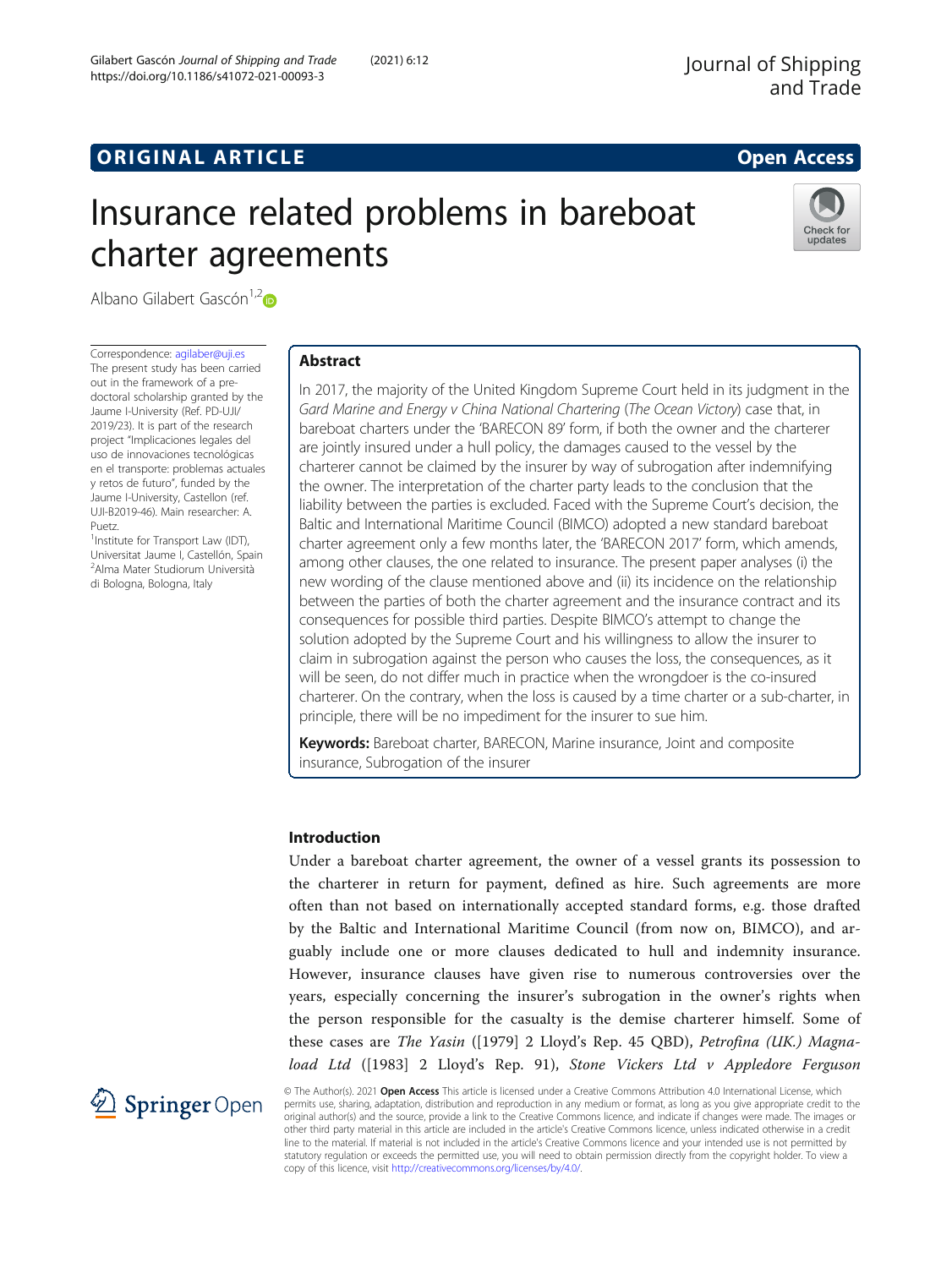Shipbuilders Ltd ([1991] Lloyd's Rep 288), National Oilwell v Davy Offshore ([1993] 2 Lloyd's Rep 582), Hopewell Project Management Ltd v Ewbank Preece Ltd ([1998] 1 Lloyd's Rep. 448), Co-operative Retail Services v Taylor Young Partnership ( $[2002]$  UKHL 17), Tyco Fire & Integrated Solutions (UK) Ltd v Rolls-Royce Motor Cars Ltd ([2002] ULHL 17), and Rathbone Brothers plc v Novae Corporate Underwriting ([2014] EWCA Civ 1464).

Concerning the problem of subrogation of the insurer in bareboat charter parties, the most recent of the court decisions in this regard is the judgment of the United Kingdom (UK) Supreme Court in Gard Marine and Energy v China National Chartering ([2017] UKSC 35). With the need to adapt the forms to new trends, the ruling mentioned above led BIMCO to adopt a new bareboat charter party: the 'BARECON 2017' Standard Agreement. Among other amendments, the insurance provisions in Clause 17 have had some significant changes.

The paper is structured in six sections. The current Section puts the research into context. Section 2 concerns methodology. Section 3 is dedicated to the bareboat charter agreement regarding its concept, nature and legal regulation, classes, differences with corresponding figures, and the incidence of forms, especially the BARECON form. Insurance clauses included therein will be analysed in Section 4, which concerns the obligation to contract and maintain insurance, its breach, and the problem of subrogation of the insurer in the insured's rights and remedies. Section 5 addresses the Supreme Court's judgment in The Ocean Victory case and its implications on the new 'BARE-CON 2017' Standard Agreement. Finally, Section 6 concludes.

#### Methodology

The present paper seeks to analyse a very topical issue in the field of contracts for ships' use: the insurance of the owner and the charterer, respectively, in a bareboat charter agreement. Both the charter agreement itself and the maritime insurance contract have been the subject of detailed analysis in the literature's body. There is also a considerable number of court decisions that deal with both issues. The approach regarding the relationship between insurance and charter contracts taken by the UK Supreme Court in its 2017 Ocean Victory ruling has forced a review of some of the traditional foundations in the matter. As a result, BIMCO has deemed it necessary to modify its BARECON standard agreement to precisely incorporate solutions to the problems raised in the Supreme Court's decision.

In this sense, the paper purports to review not only the vast literature and case-law before the judgment, both in England and in other European countries (mainly Spain and Italy), but also the not very numerous later sources, to determine the exact scope of the novelties introduced in the 'BARECON 2017' form. This paper also pursues a comparative view of the bareboat charterers' regulation in the Spanish, Italian, French and English national legal systems. Furthermore, given that the BARECON form is almost always subject to English Law, to address the main question, i.e., the insurance clause and the insurer's subrogation rights, the paper also analyses the solutions provided by the Marine Insurance Act 1906.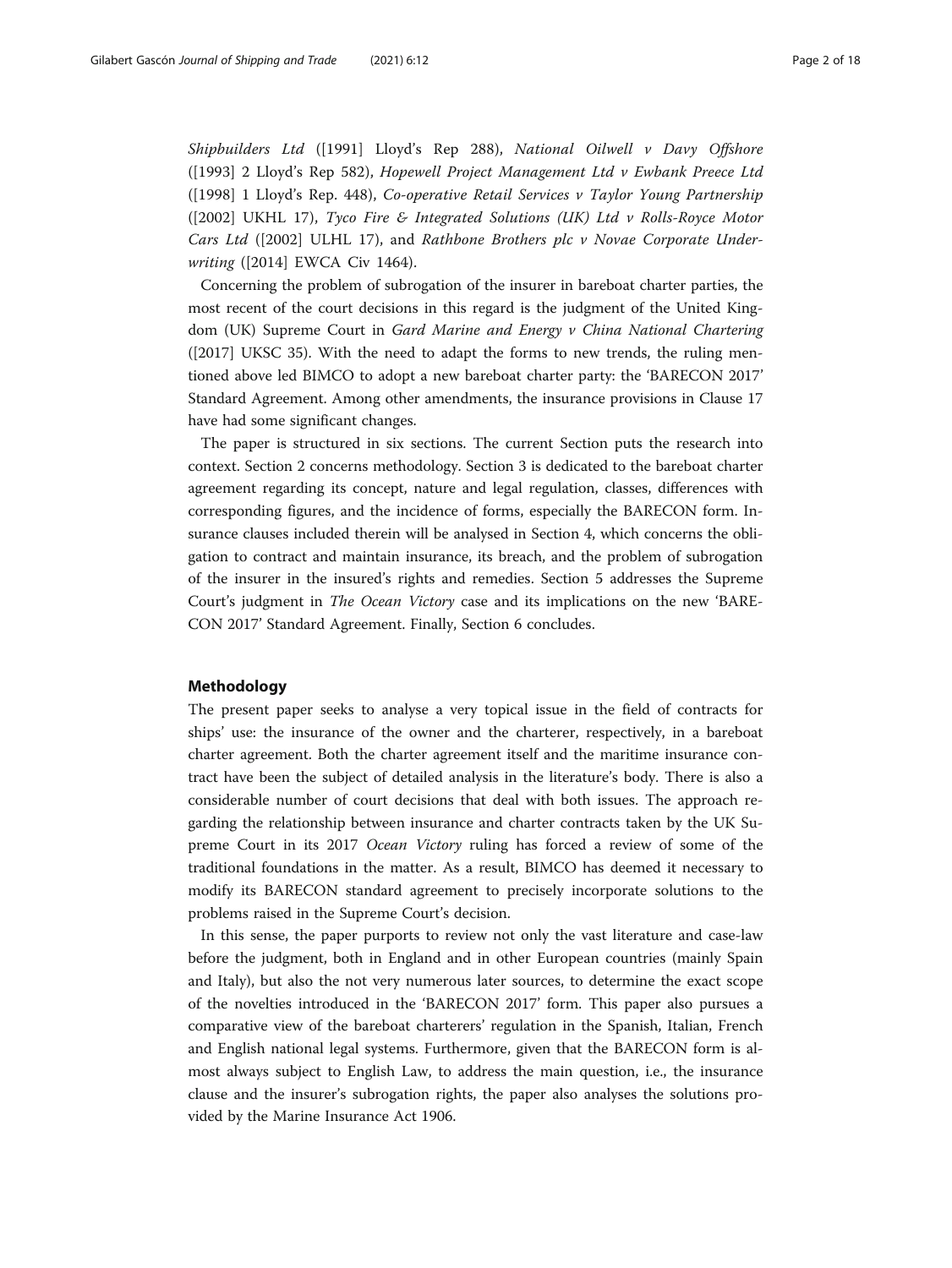#### The bareboat or demise charter agreement

#### Concept, legal nature, and regulation

A ship hiring or leasing is defined as a contract by which one person – the owner – transfers to another – the bareboat or demise charterer – the possession of a vessel for a certain period and in exchange for a price, − the hire – (Arroyo Martínez, [2015](#page-16-0); Bennett, [2017;](#page-16-0) Petit Lavall Mª.V., [2015](#page-17-0)). The parties' legal relationship is a lease of movable assets – locatio rei – (Petit Lavall Mª.V., [2015;](#page-17-0) Carlón, [1969](#page-16-0)). This contract's main characteristic is the conveyance of possession to the charterer, who acquires the vessel's use and enjoyment (García-Pita, [2005](#page-16-0)). Although the demise charterer does not acquire the ownership of the vessel, it is considered that during the term of the contract, he is the de facto (or beneficial) owner of the ship in its relations to third parties (Hofmeyr, [2017\)](#page-17-0).

In English law, as opposed to bills of landing, there is not a statutory regulation for the general terms of the bareboat charter. Instead, there is a regulatory control of certain terms of the contract, such as seaworthiness or limitation of liability. In the absence of such general regulation, case law and literature have established the bareboat charterer definition and characteristics. In this regard, it has been said that the "charter by demise operates as a lease of the ship pursuant to which possession and control passes from the owners to the charterers" (Davis, [2005\)](#page-16-0). Likewise, Hofmeyr ([2017\)](#page-17-0) states that "a demise charter party (also known as a 'bareboat' charter party) is, as the term 'demise' indicates, a contract of lease under which exclusive possession of the vessel passes from the owner to the charterer for the duration of the period of hire" .

Under Spanish law, this type of contract (known as "*arrendamiento de buque*"), has been regulated for the first time by Act No 14/2014, 24 July, on Maritime Navigation (from now on, Maritime Navigation Act or MNA). In any case, the provisions of the MNA are mostly non-mandatory. For that reason, the parties often use (as they did before) especially international forms. The MNA defines the ship leasing contract in Article 188. It establishes that "under a bareboat charter agreement, the owner undertakes, in exchange for a fixed price, to deliver a specific vessel to the charterer so that the latter may use it temporarily per the provisions agreed or, failing these, according to its nature and characteristics".

In other countries, bareboat charter agreements have been addressed much earlier by the legislator. For example, in the Italian case, bareboat charter agreements are regulated in Article 376 of the Codice della Navigazione. Article 376 establishes that " $(s)$  i ha locazione di nave quando una delle parti si obbliga a far godere all' altra per un dato tempo la nave verso un determinato corrispettivo (in English: "[1] easing of a ship occurs when one of the parties undertakes to let the other enjoy the ship for a period of time towards a specific hire")". Likewise, pursuant to Article L5423–1 of the French Code des Transports, "(p) ar le contrat d'affrètement coque nue, le fréteur s'engage, contre paiement d'un loyer, à mettre à la disposition d'un affréteur un navire déterminé, sans armement ni équipement ou avec un équipement et un armement incomplets pour un temps défini (in English: "[b] y the bareboat charter contract, the charterer undertakes, against payment of rent, to place a specific vessel at the disposal of a charterer, without armament or equipment or with incomplete equipment and armament for a definite time")".

Although under English law there is no difference between bareboat and demise charters, under both Spanish and Italian law, it is well established that there are two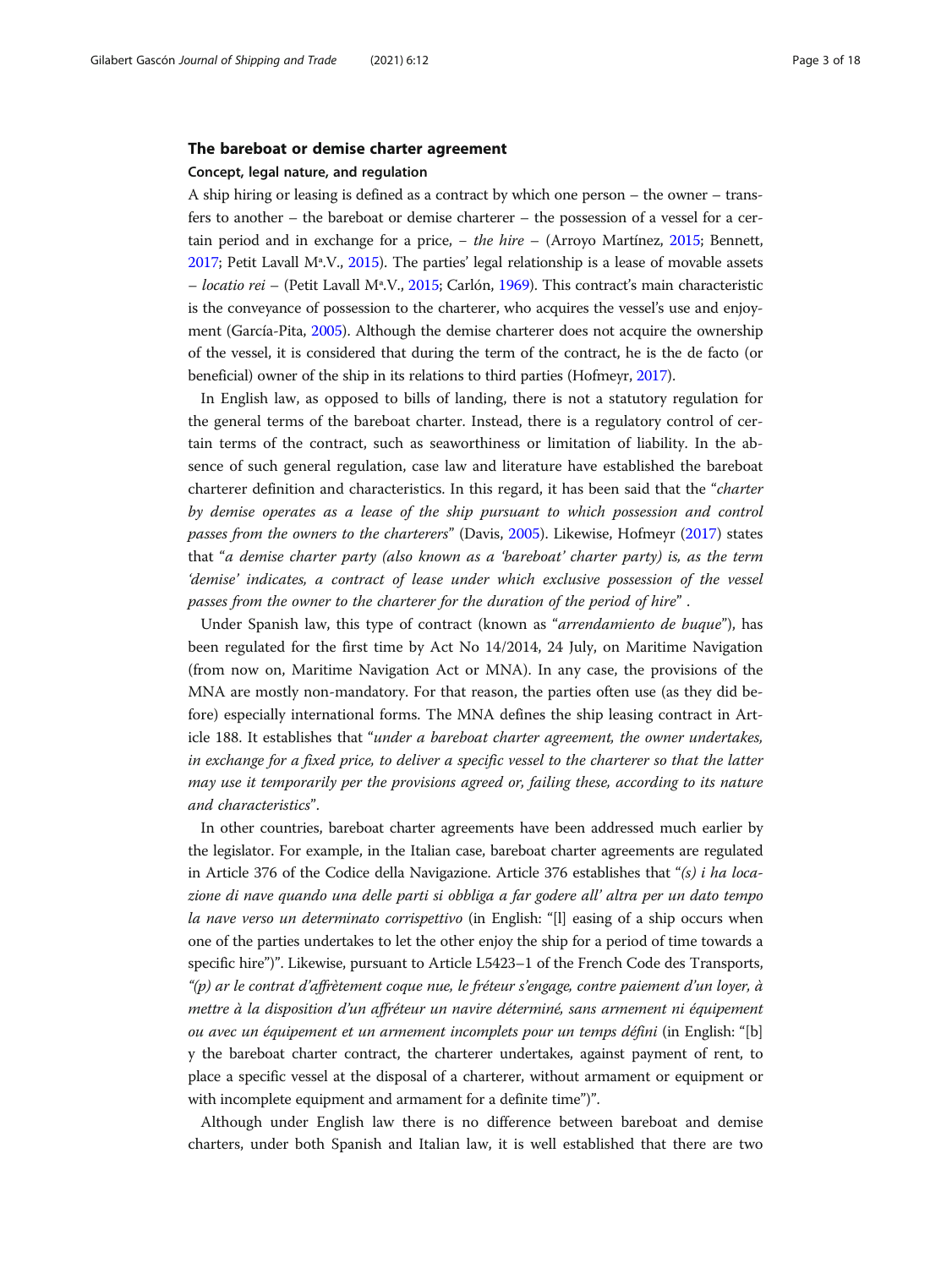kinds of ship leasing: charter by demise (or gross charter) and bareboat charter (SAP IB 679/2006; Petit Lavall Mª.V., [2015;](#page-17-0) Tullio, [2016](#page-17-0)). In both cases, the ship shall be delivered in a seaworthy condition and shall be armed and equipped. However, the fundamental difference between both figures revolves around the crew (Arroyo Martínez, [2015](#page-16-0)). Thus under Spanish or Italian laws, if the charterer receives the ship unmanned, we will be under a bareboat charter. In contrast, a charter by demise applies if, besides the transfer of the ship's possession, the charterer is subrogated in the crew's employment contracts entered by the shipowner. The latter is not very often used in practice, except in yachting, so that the agreement most frequently employed in the maritime industry is the bareboat charter (Petit Lavall Mª.V., [2015](#page-17-0)). In this work, we will study the bareboat charter, that is, the hiring of a ship for a time when the shipowner provides only the ship. In contrast, the charterer provides the crew together with all stores and bunkers and pays all operating costs (See Brodie, [2013\)](#page-16-0).

### Differences with other figures

As seen, the bareboat charter agreement is defined as a lease of movable assets. It is precisely its legal nature that makes it possible to distinguish this type of contract from other similar ones, such as time and voyage charters (Bennett, [2017](#page-16-0); Carlón, [1969](#page-16-0)). Therefore, under a bareboat charter party, besides the transfer of the ship's possession, both the master and the crew are hired by the charterer or become dependent on him (Bennett, [2017](#page-16-0); Ruiz Soroa et al., [1989](#page-17-0)). By contrast, under a time charter agreement, there is no conveyance of the ship's possession. The captain and the crew remain under the shipowner's direction, at least as far as the ship's nautical management is concerned (Gabaldón García and Ruiz Soroa, [2006](#page-16-0); Hofmeyr, [2017\)](#page-17-0). To correctly delimit both figures, it is indeed necessary to establish which of the parties assumes the nautical and the commercial management of the ship, respectively. Under a bareboat charter party, the demise charterer assumes both the nautical and the commercial management.

Nevertheless, under a time charter agreement, the charterer will be responsible for the commercial management, while the owner retains the nautical management (Scandinavia Trading Tanker Co AB v William Dickinson & Co Ltd (The Alresford) [1942] 2 K.B. 65 at 69; Bennett, [2017;](#page-16-0) Pulido Begines, [2015](#page-17-0)). For its part, under a voyage charter agreement, there will be no conveyance of the ship's possession to the charterer, either, and the latter only acquires the right to use all or part of the ship to transport goods from one port to another. Besides, the charterer will not be responsible for either nautical or commercial management, which will both remain in the hands of the owner (Whistler International Ltd v Kawasaki Kisen Kaisha Ltd (The Hill Harmony) [2001] 1 A.C. 638 at 652; Arroyo Martínez, [2015](#page-16-0); Bennett, [2017\)](#page-16-0).

#### The use of forms in bareboat charter parties: the BARECON standard agreement

Despite the importance of this contract for the maritime industry, there is no bareboat charter agreement uniform international regulation. With the usually non-mandatory nature of the provisions in those jurisdictions with specific regulation of the demise charter, this has traditionally led the parties to take recourse to internationally accepted forms. The most well-known is the 'BARECON' Standard Agreement (Petit Lavall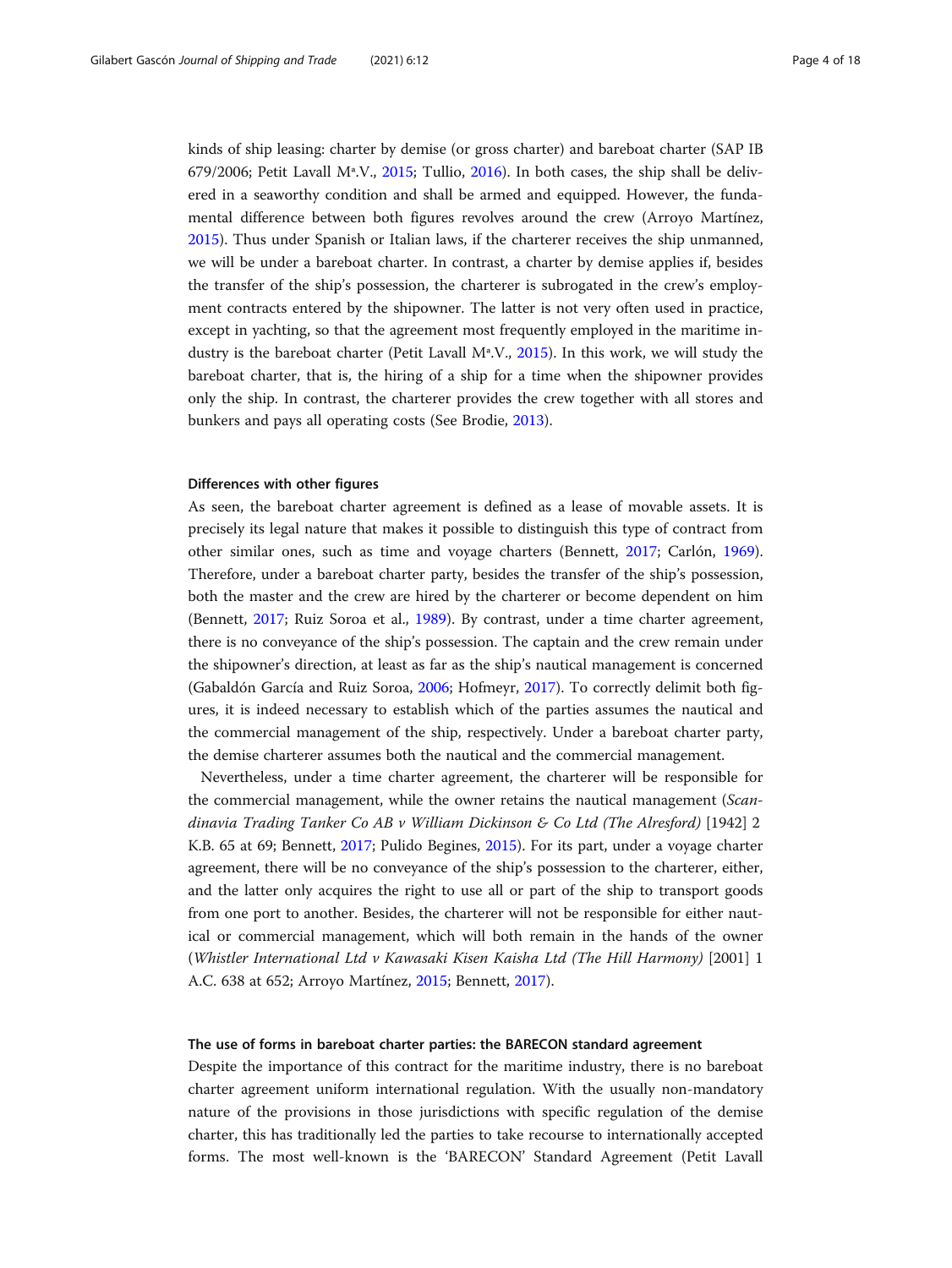Mª.V., [2015](#page-17-0); Arroyo Martínez, [2015](#page-16-0)), as adopted by BIMCO in 1974 and amended in 1989, 2001 and, finally, in 2017.

#### Historical development of the BARECON standard form

The origins of these forms go back, as has been said, to the year 1974, when BIMCO, through its Documentation Committee, approved, in Cannes, two models of bareboat charter-parties known as Bimco Standard Bareboat Charter Party: 'BARECON A' and 'BARECON B' (Petit Lavall Mª.V., [2015;](#page-17-0) García-Pita, [2005](#page-16-0)). The main difference between them was that the first one was intended for ships' hirings in use, while the second was created for leasing of ships under construction, financed through a ship mortgage (Petit Lavall Mª.V., [2015](#page-17-0); Gabaldón García and Ruiz Soroa, [2006](#page-16-0)). These forms were made up of three parts: The first one contained a series of boxes to be completed by the parties, which included the contract's particularities, and in the presence of any inconsistency with Part II, the parties agreed on the validity of this part's provisions. It is in the second part that the contract conditions are detailed. Finally, an optional purchase clause was established in Part III at the end of the contract (Gorina Ysern, [1986;](#page-17-0) González-Lebrero, [1998](#page-17-0)).

The changes occurring in the shipping market, especially those concerning flaggingout, led BIMCO to approve in Hamburg, in 1989, a new form: The Baltic and International Maritime Conference (BIMCO) Standard Bareboat Charter, known as 'BARE-CON 89' (González-Lebrero, [2015](#page-17-0); Davis, [2005\)](#page-16-0). In this form, the differentiation between ships in use and ships under construction financed by a ship mortgage disappeared, leaving all the bareboat charters included under the same form (Petit Lavall Mª.V., [2015](#page-17-0); Arroyo Martínez, [2015](#page-16-0)). This new form consisted of five parts. Similarly to the previous document, Parts I and II included a brief description of the contract's content and the general contract clauses, respectfully. Part III regulated the assumption of the leasing of ships under construction. Part IV established a sale option. Finally, Part V contained a series of provisions that applied for vessels registered in a bareboat charter registry (González-Lebrero, [1998](#page-17-0); Hofmeyr, [2017](#page-17-0)).

In 2001, BIMCO carried out a new update and approved the 'BARECON 2001'. This became the most complete and appropriate form for the needs of this type of contract. Consequently, it has been the most used form in practice since its approval (Petit Lavall Mª.V., [2015](#page-17-0); Davis, [2005](#page-16-0)). 'BARECON 2001' was an update of 'BARECON 89' and maintained the same structure. The main novelties were the 'Indemnity', 'Termination', 'Repossession' and 'Dispute Resolution' clauses.

#### The most recent BARECON standard form

In 2017, sixteen years after its last modification, BIMCO drafted a new form, the 'BARE-CON 2017', to reflect an updated commercial practice image, and include advances in legal matters. The drafting of this new form, which was published in December 2017, was mainly motivated by the decision of the United Kingdom Supreme Court in The Ocean Victory case. The decision issued a few months before, in May 2017, dealt, inter alia, with the insurance clause of the 'BARECON 89' form. The new form maintains the structure of its predecessors. However, in addition to the novelties introduced in the insurance clause, which are the most relevant, the 'BARECON 2017' also includes another series of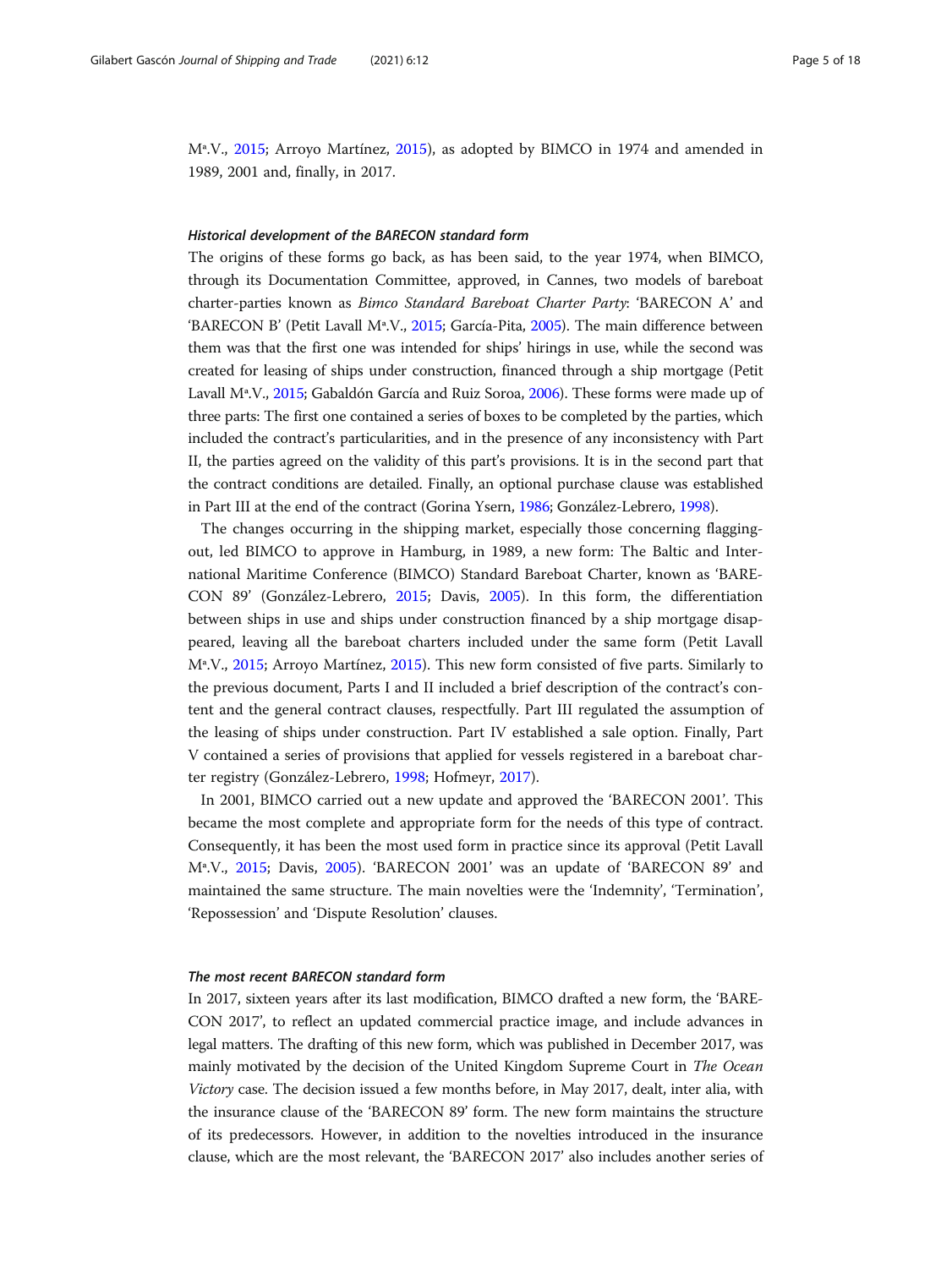novelties: charter period, latent defects, delivery conditions, familiarisation, inspections and maintenance.

Firstly, regarding the charter period, 'BARECON 2017' clause 2 adds a new section (b) that allows the charterer to extend the charter period. In any case, this decision must be communicated to the owner in writing, with due notice, and both parties must agree.

Secondly, if within 12 months after the agreement (or within the term agreed between the parties), a latent defect arises, the shipowner will have to bear the repair costs caused by such defects (cl. 3) (See Hofmeyr, [2017\)](#page-17-0). However, until this latter form, BARECON did not define what is meant by a latent defect. Contrarily, the BARECON 2017 introduces as a novelty such definition. According to Clause 1, a "*latent defect*" means a defect which could not be discovered on such an examination as a reasonably careful skilled person would make". Therefore, it seems that the new form follows the definition offered by Porter J in Charles Brown & Co Ltd v Nitrate Producers' Steamship Co Ltd (1937) 58 Ll.L.Rep. 188.

Thirdly, the novelty introduced regarding the obligation to deliver the ship in a seaworthy condition stands out in terms of delivery conditions. In 'BARECON 89' and 'BARECON 2001' forms, the obligation mentioned above was configured as an obligation measured against reasonable diligence (García-Pita, [2005](#page-16-0)). In other words, there was no breach of the obligation to deliver the ship in a seaworthy condition if the owner could demonstrate that he acted diligently. The clause established that " $[t]$  he Owners shall before and at the time of delivery exercise due diligence to make the Vessel seaworthy and in every respect ready in hull, machinery and equipment for service under this Charter". However, after the approval of 'BARECON 2017', the above changes in Clause 3 (a) now states in its first section that " $[t]$  he Owners shall deliver the Vessel in a seaworthy condition and in every respect ready for service under this Charter Party and in accordance with the particulars stated in Boxes 4 to 6".

Fourthly, the new form introduces a 'familiarisation' clause, under which "[t] he Charterers shall have the right to place a maximum of two (2) representatives on board the Vessel at their sole risk and expense for a reasonable period prior to the delivery of the Vessel". Likewise, "[t] he Owners shall have the right to place a maximum of two  $(2)$ representatives on board the Vessel at their sole risk and expense for a reasonable period prior to the redelivery of the Vessel".

Fifthly, in bareboat charter agreements, it is planned to carry out inspections in the vessel. They are known as 'on hire survey' if it occurs when the vessel is delivered or 'off-hire survey' if it is performed when the vessel is redelivered. Through these inspections, the charterer or the owner verifies the condition of the vessel. These inspections are included in BARECON forms. However, the new form introduces a relevant novelty. The 'BARECON 2017' allows underwater inspections to be carried out to verify the good condition of the rudder, propeller, bottom and other underwater parts of the vessel [cl. 7 (b)].

Finally, regarding the maintenance obligation, the new standard form contractually provides that the charterer is responsible for maintaining and repairing the ship during the contract term. However, the charterer will not be responsible for paying for ship repairs if these are due to latent defects, normal tear and wear or structural damages. Regarding the latter, in the previous standard forms, the costs derived from structural changes and new equipment necessary for the ship's operation, due to class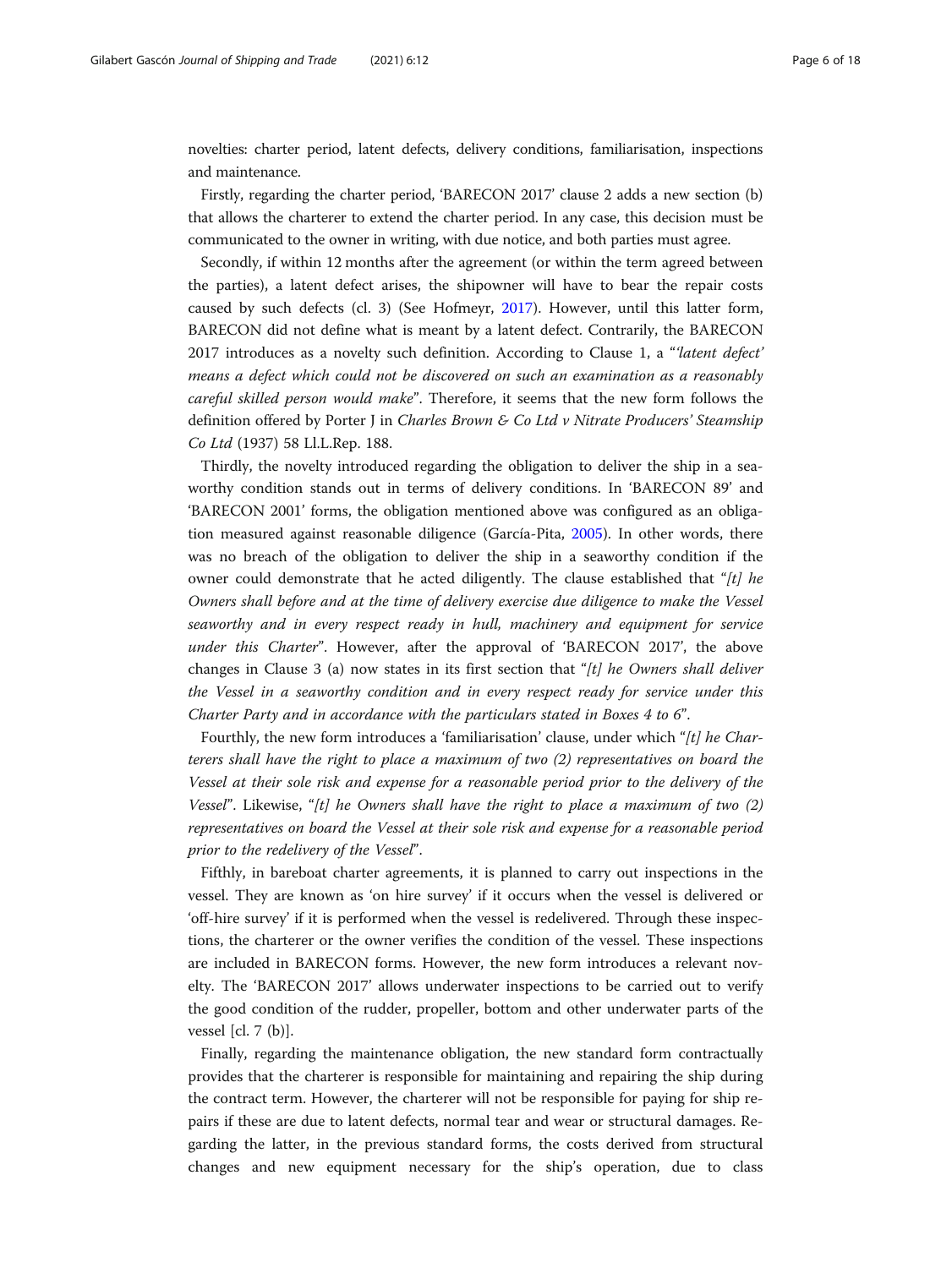requirements or mandatory regulations, had to be borne by both the owner and the charterer through a reasonable distribution. However, the 'BARECON 2017' replaces the previous provision and establishes two alternatives. In one of them, Clause 13 (b) (i), which is configured as the general rule, the costs would be assumed by the charterer. In the other alternative, Clause 13 (b) (ii), the parties establish an amount in the contract; if the costs are less than that amount, the charterer should bear them, while if the costs are greater, a formula is established to distribute them between the owner and the charterer.

#### Insurance clauses in bareboat charter parties

The provisions on insurance are contained mainly in 'BARECON 2017' Clause 17, which envisages two types of insurance of interest to the parties. On the one hand, the hull and machinery (H&M) insurance, and on the other hand, the protection and indemnity (P&I) insurance. Hull and machinery policy protect the assured against the damages or losses caused to the ship, including its equipment, machinery, boilers, fixtures and fittings. On the other hand, P&I insurance is liability insurance covering the liability, both in contract and tort, of the shipowner or the charterer in case of damages caused to third parties. P&I insurance is characterised by the fact that, in many cases, the insurers are the owners and charterers themselves, who are grouped in a mutual society called P&I Club.

#### The obligation to take out insurance

Marine insurance is the oldest of the insurance contracts, dates from the fourteenth century, and was born in Italy. However, the first regulation of marine insurance appears in the Ordinances of Barcelona's Magistrates of 1484, a compilation of customary uses (Ruiz Soroa et al., [1993\)](#page-17-0). Furthermore, marine insurance is of great importance in the maritime industry, in general, and in charter parties in particular. For this reason, concerning bareboat charter agreements, the forms have traditionally established a clause regarding the obligation to take out and maintain insurances. In this sense, in its first version, model A of 'BARECON 1974' already established that the party obliged to procure insurance for the ship against both marine/war and indemnity risks was the bareboat charterer (Gorina Ysern, [1986;](#page-17-0) García-Pita, [2005\)](#page-16-0). However, there was an alternative clause that, if included, imposed the obligation to take out H&M insurance on the shipowner, but the demise charterer was always responsible for contracting P&I insurance (Gorina Ysern, [1986](#page-17-0)). This same option was applied by the subsequent drafters of the BIMCO form in 1989, 2001 and 2017.

In this regard, Clause 17 (b) of 'BARECON 2017' establishes that: " $(i)$  During the Charter Period the Vessel shall be kept insured by the Charterers at their expense against hull and machinery, war and protection and indemnity risks (and any risks against which it is compulsory to insure for the operation of the Vessel, including maintaining financial security in accordance with subclause 13(c) (Financial Security))". An alternative option is established in Clause 17 (c), according to which "(d) uring the Charter Period the Vessel shall be kept insured by the Owners at their expense against hull and machinery and war risks. The Charterers shall progress claims for recovery against any third parties for the benefit of the Owners' and the Charterers' respective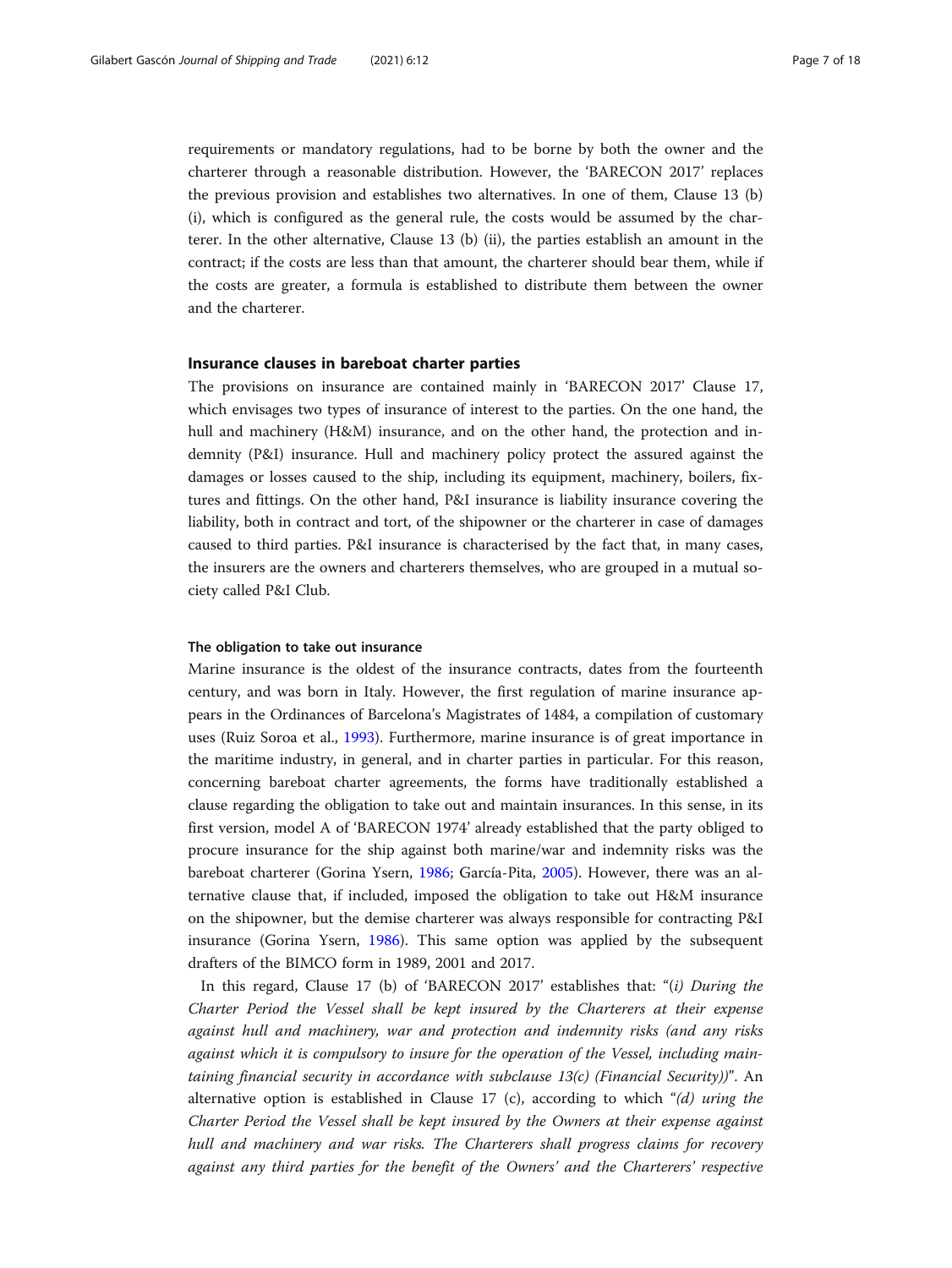interests", but that it "shall be kept insured by the Charterers at their expense against Protection and Indemnity risks (and any risks against which it is compulsory to insure for the operation of the Vessel, including maintaining financial security in accordance with subclause 13(c) (Financial Security)". When the parties take none of these options (i.e., unless otherwise agreed), it shall be the charterer who shall take out all the insurances mentioned in the clause.

Indeed, the parties are free to select any one of the possibilities mentioned above. However, the literature has documented commercial and legal circumstances where insurance options under BARECON form may be more suitable. In this sense, there are at least three criteria on which the parties may rely upon when determining who has to procure insurance for the ship. They are 1) the criterion linked to the obligation of maintenance, 2) the criterion linked to the insurable interest, and 3) the criterion linked to the contract's duration.

#### The criterion linked to the obligation of maintenance

According to the first criterion, the clauses' design is linked to the duty to maintain the ship. As seen, both the nautical and the commercial management of the vessel fall within the charterer's responsibility. The logical consequence of the fact that the bareboat charterer is, during the term of the contract, the "de facto" owner is that he also assumes the maintenance and repair costs (Petit Lavall Mª.V., [2015\)](#page-17-0), and this is also the solution adopted in 'BARECON 2017′ Clause 13(a). However, this obligation is limited in principle to damages produced because of the ship's operation, and special rules are established for structural repairs and those due to the ship's defect. Its natural wear and tear are also excluded (Pulido Begines, [2015;](#page-17-0) Girvin, [2017](#page-17-0)). To ensure adequate compliance with the maintenance obligation, the owner is allowed to carry out inspections on the ship during the term of the contract, as long as they do not affect the ship's normal operation. The owner must bear the expenses incurred due to the survey (Clause 14) (Petit Lavall Mª.V., [2015](#page-17-0)).

Furthermore, the bareboat charterer is bound to return the vessel in the same condition in which she was received. When the agreement is terminated, and the parties have not extended it, the charterer must therefore return the ship in the same condition and with the same qualities with which she was received, except, as seen, for normal tear and wear (Clause 10). Consequently, where the parties opt for the criterion linked to the obligation of maintenance, it is reasonable to place the obligation of insuring the vessel on the bareboat charterer (Gabaldón García and Ruiz Soroa, [2006](#page-16-0)).

#### The criterion linked to the insurable interest

The second criterion links the obligation to insurance, not to maintenance, but with the insurable interest. Moreover, although the charterer is responsible for maintaining and repairing the ship, the owner must still guarantee that the charterer is entitled to the vessel's peaceful enjoyment (Petit Lavall Mª.V., [2015\)](#page-17-0). In this sense, by virtue of the indemnity clause (Clause 22), the charterer must neither be disturbed by the exercise of maritime liens against the vessel nor by seizures derived from events before the bareboat charter agreement. If these were the case, the shipowner would have to adopt all reasonable measures to hold the charterer harmless, who will have the right to be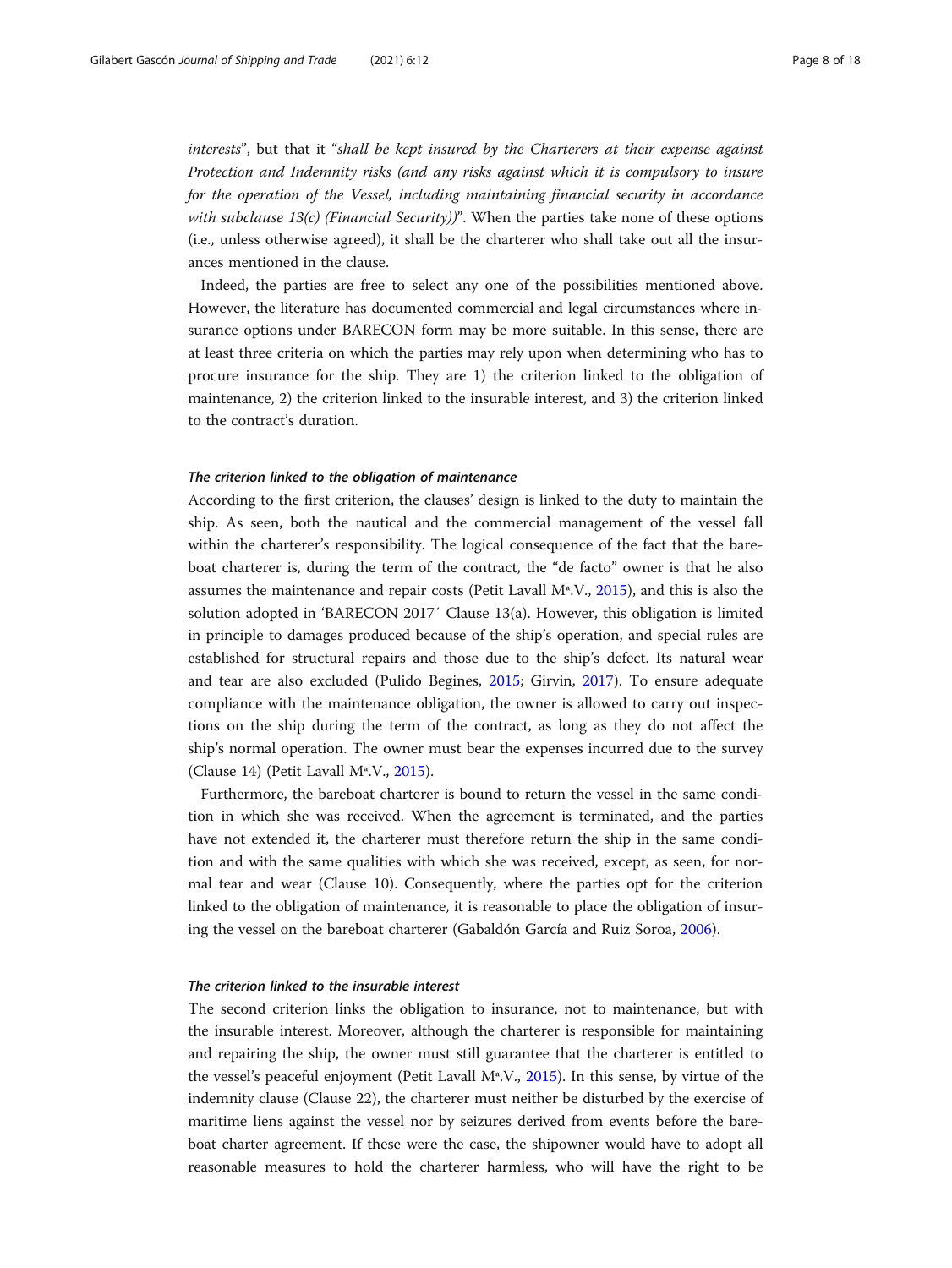compensated for breach of a warranty (Pulido Begines, [2015\)](#page-17-0). Furthermore, the demise charterer has a lien on the ship for those amounts paid in advance to the owner that the latter is not entitled to collect (Clause 20).

Arguably, both parties to the charter agreement have insurable interests related to the ship: They have obligations that, although they are different, are similar in their material scope. Indeed, according to MIA Section 5(1), it has an insurable interest "every person  $[$ ...] who is interested in a marine adventure". In particular, Section 5(2) establishes that "a person is interested in a marine adventure where he stands in any legal or equitable relation to the adventure or to any insurable property at risk therein, in consequence of which he may benefit by the safety or due arrival of insurable property, or may be prejudiced by its loss, or by damage thereto, or by the detention thereof, or may incur liability in respect thereof". Thus, given that the shipowner and the charterer can both be affected in their assets by claims, which are potentially burdensome for each of them, it can be said that both parties are holders of insurable interest (García-Pita, [2005](#page-16-0); Gilman et al., [2018](#page-16-0)).

The question then is who has the main interest in each case, since it should arguably be him who has to insure the vessel against the risks that affect this particular interest. Indeed, the insurable interest of the shipowner is proprietary: he is the owner of the ship. On the contrary, that of the demise charterer is probably his desire not to be liable to the owner in case of damage to or the vessel's loss (Aikens, [2017;](#page-16-0) Blackburn and Dinsmore, [2018](#page-16-0)). Although it seems logical to cover such interest with recourse to liability insurance, it can also be insured under a hull policy (See Feasey v Sun Life Ass Corp of Canada [2003] EWCA Civ 885). Indeed, considering the literal wording of 'BARECON 2017' Clause 17, the intention of the parties arguably is that the liability of the charterer *vis-à-vis* the owner is covered by the hull policy, while the P&I insurance would cover the liability of the former (and the owner) to third parties.

Besides, during the contract term, the charterer may be held liable to third parties for damages caused by himself and his agents and servants, both in contract and tort (Petit Lavall Mª.V., [2015](#page-17-0)). Such risks are included in the scope of coverage of P&I insurance (Hazelwood and Semark, [2013](#page-17-0)), which is why it is arguably the charterer who, as the party who faces them, should contract and maintain this insurance. However, there are occasions on which, even though it is the charterer who possesses the vessel, liability for the damage caused is attributed ex lege to the shipowner (García-Pita, [2005\)](#page-16-0). This is the case, for example, concerning damages caused by oil pollution from tankers, which are also included among the risks insurable under P&I policies. However, even where the owner is prima facie liable for the damage caused to third parties, he will have an action against whoever is responsible for the loss, which, in the present case, will usually be the charterer, as he is in charge of the nautical management of the ship. Consequently, if the parties chose this criterion, it would seem logical that the owner should be responsible for contracting and maintaining H&M insurance, while the charterer would be under a duty to provide P&I insurance (García-Pita, [2005](#page-16-0); Rodríguez, [1984](#page-17-0)).

#### The criterion linked to the duration of the contract

Finally, the last criterion that may assist the parties when determining who is responsible for contracting insurances is linked to the contract's duration. In this sense,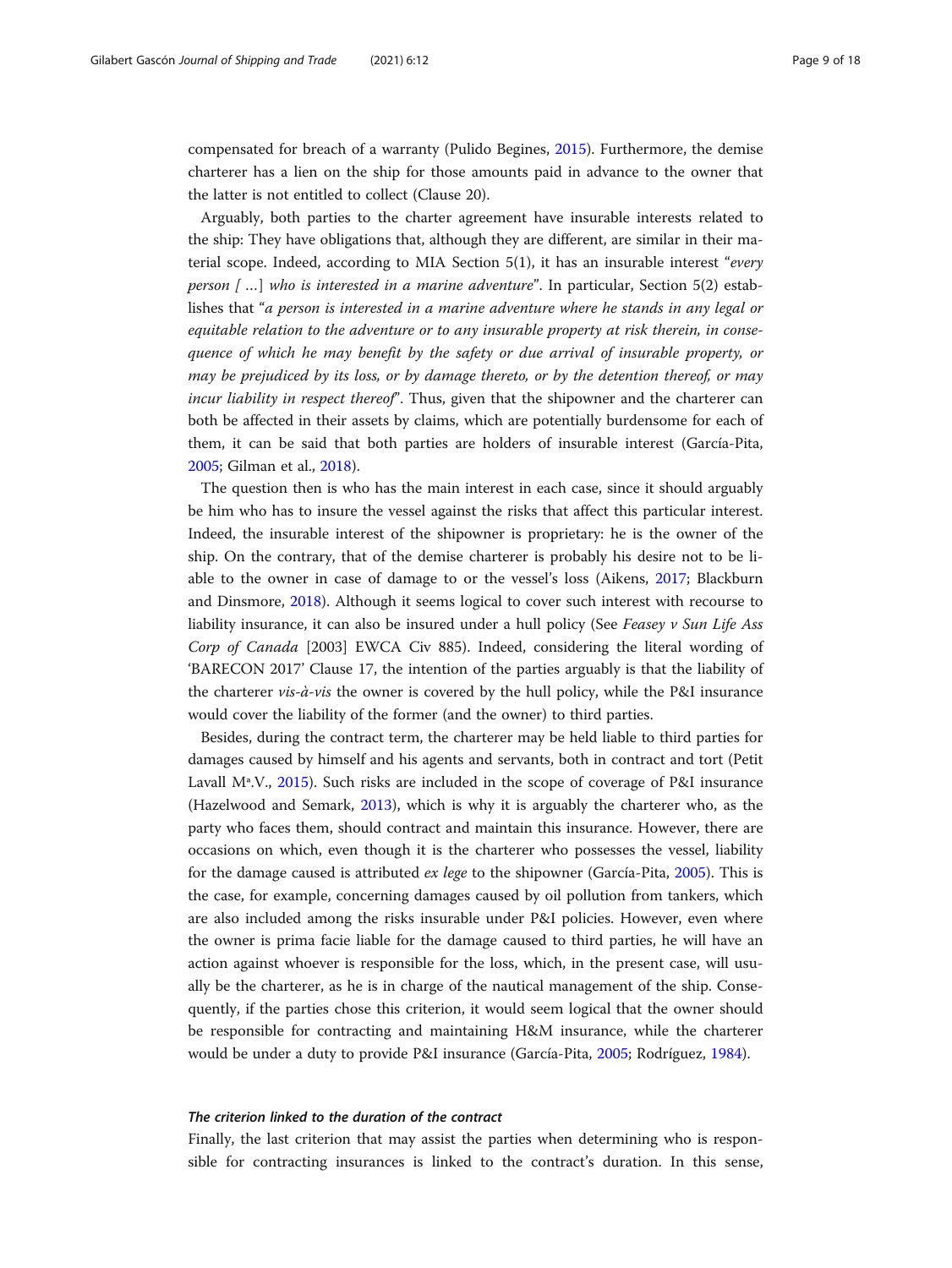according to BIMCO the owner should be responsible for insuring the vessel against the hull, machinery and war risks in those cases in which the ship is chartered for short periods, between four and six months (e.g. cruise ships and ferries). In all other cases, it would be the charterer who would be obliged to contract insurances. (Petit Lavall Mª.V., [2015;](#page-17-0) Davis, [2005\)](#page-16-0). In the author's opinion, this criterion seems logical because it is normal for the shipowner to have already assured the ship before the demise charter is agreed. For this reason, it seems more reasonable for the interests of the parties, both from an economic and practical point of view, that, in short-term contracts, the ship stays insured by the owner, without prejudice that the latter passes on the insurance cost to the charterer through an increase in the hire. Indeed, since there is previous hull insurance arranged by the shipowner, it would make no sense that the charterer would have to arrange an identical hull policy. Neither would it be practical for the owner to terminate or interrupt his insurance policy for a four to six months period. Indeed, after finishing the charter agreement, he would have to arrange another policy again. Therefore, under short-term contracts, the most reasonable option is that the owner is the party who shall contract the hull insurance, without prejudice to who will have to pay for the premiums.

#### The breach of the duty to take out and maintain the insurances

Be that as it may, whoever is the party responsible for taking out and maintaining the insurance, the breach of such obligation will give the innocent party the right to repudiate the charter party (cl. 31(a)(ii)(2)) and sue for damages (Gorina Ysern, [1986](#page-17-0)). English literature and case law has established that the injured party is entitled to terminate the contract if the contract expressly envisages this consequence or, failing that when it derives from the content of the contract (Grand China Logistics Holding (Group) v Spar Shipping AS [2016] EWCA Civ 982,). Otherwise, it should be considered an innominate or intermediate-term (Bunge Corp v Tradax Export SA [1981]  $1$  W.L.R.), so that the intention of the parties when they concluded the contract has to be taken into account (Sarll, [2017\)](#page-17-0). However, as seen, the 'BARECON 2017' Standard Agreement expressly provides that the obligation to take out and maintain the insurance is a condition, so any breach in this regard will give the other party the right to terminate the bareboat charter.

The situation is different when, without fault of the parties to the charter agreement, the insurer does not pay the compensation due, even though the risk is covered by the policy; for example, in the event of insolvency of the underwriters. In this regard, it appears to be necessary to distinguish between two cases, depending on when the insolvency occurs: before or after the casualty. In the first case, the insolvency of the insurer before the casualty arguably entails a breach of the 'insurance' clause, since it requires not only to take out insurance, but also to maintain it during the term of the contract (Blackburn and Dinsmore, [2018](#page-16-0); Gürses, [2017](#page-17-0)).

On the other hand, if bankruptcy occurs after the casualty, the obligation to maintain the insurance should not be considered to have been breached, given that – at least after the total loss of the ship – the bareboat charter agreement is deemed to be terminated (cl. 31 (c)). The termination of the contract also implies the termination of the obligation to take out and maintain the insurance (Gard Marine and Energy Ltd  $\varepsilon$ Anor v China National Chartering Company Ltd & Anor  $[2017]$  UKSC 35) (which,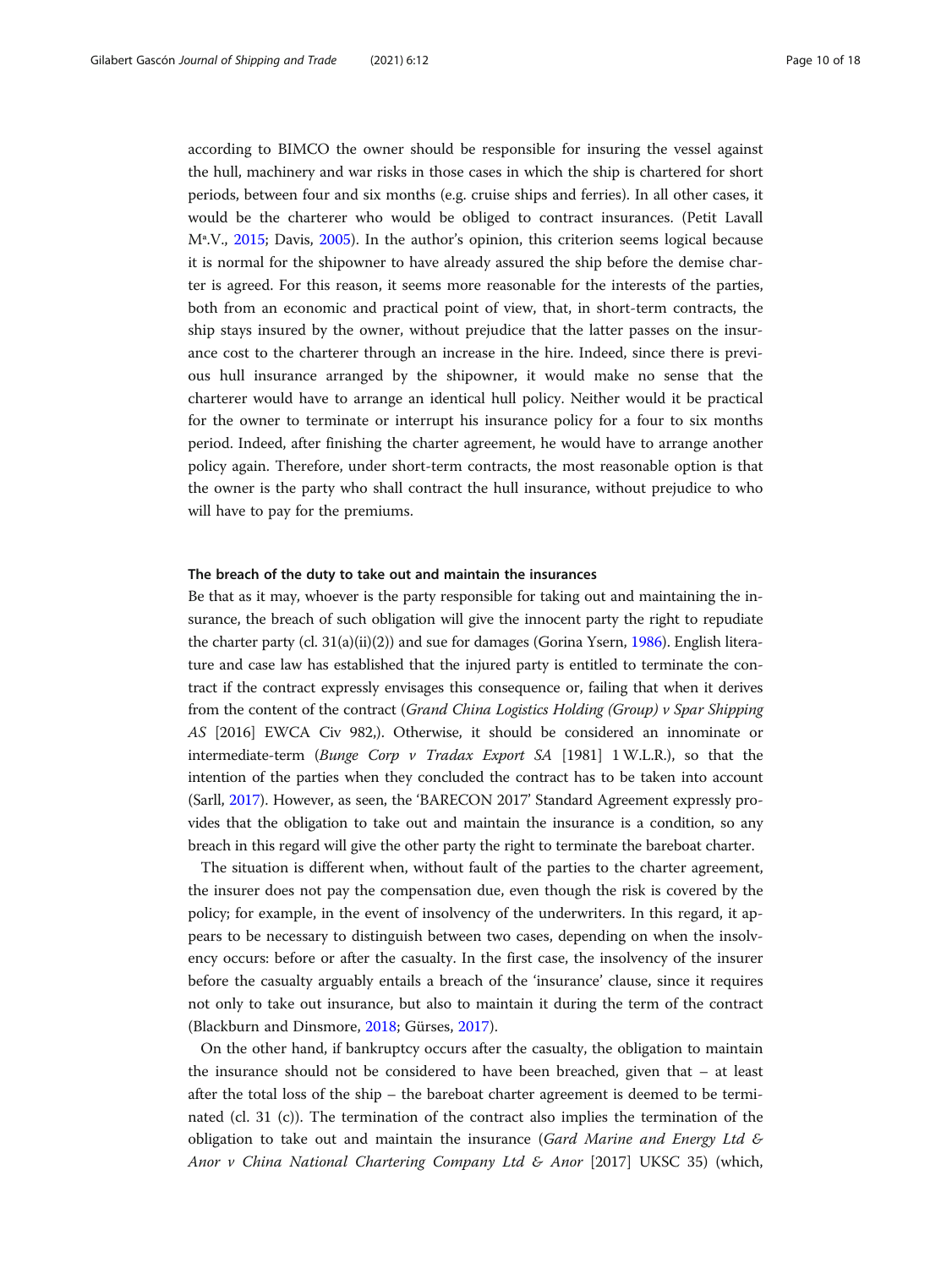furthermore, could no longer be made effective, as the risk intended to be covered had previously materialised). Accordingly, if the insolvency occurs after the loss, liability lies with the party who causes such loss (*The Ocean Victory* [2017] UKSC 35).

A different situation would arise in case of partial loss, i.e. the ship is simply damaged, and the cost of repairing such damages is less than the sum insured. On the one hand, the charterer would have to compensate for the damages caused (without insurance, given the underwriters' insolvency). This is so because, under 'BARECON 2017′ clause 13(a), the charterer is responsible for the vessel's maintenance and repairs during the contract term. On the other hand, since the contract is still in force, it may also be considered to have been breached by the party responsible for contracting and maintaining the insurance, by virtue of clause 17, from the moment at which the insolvency is known to the party obliged to take out the insurance (*The Ocean Victory* [2017] UKSC 35).

#### Subrogation of the insurer

Another issue that arises concerning the insurance clause is that of the subrogation of the insurer. Subrogation is an institution whereby the underwriters acquire the rights and remedies the insured may have against the persons responsible for the damage or loss, once compensation has been paid, up to the limit of that compensation.

Accordingly, for the subrogation of the insurer to occur, two conditions are necessary: (i) that the underwriters compensate the insured for the damage suffered in the subject-matter insured (Tato, [2002](#page-17-0)), and (ii) that there is a third party who is responsible for causing the damage compensated by the insurer (Martín Osante, [2012](#page-17-0)). Concerning road transport insurance, the Spanish literature occasionally adds a third condition: the underwriters' willingness to subrogate to the insured's rights and remedies. However, concerning marine insurance, it is considered unanimously accepted that subrogation operates ipso iure (Arroyo Martínez and Rueda Martínez, [2017;](#page-16-0) Romero Matute, [2018](#page-17-0)). In any case, it does not seem to be very relevant as to the fact that subrogation is not an obligation but an insurers' right.

A particular problem that may arise about the insurer's subrogation in the bareboat charter agreements is the one that occurs when both owner and charterer are insured jointly under composite insurance. In the event of a casualty, the charterer is responsible for loss of or damages to the ship. This has been a controversial issue over the years because the parties' insurable interests under a bareboat charter agreement are different, at least in what the hull insurance is concerned. While the shipowner's insurable interest is the ship's property, that of the charterer lies in the desire not to be held liable vis-à-vis the owner in the event of the ship's damage or loss. Consequently, the situation is not that of joint insurance but that of composite insurance.

We are under a joint policy when the insurable interests of the parties in the subject matter insured are the same. It would be the case of co-ownership, where all insured parties would have the same insurable interest (i.e. a proprietary interest) In those cases all co-insureds are exposed to the same risks and they suffer a joint loss when a casualty due to an insured peril occurs (Gürses, [2016\)](#page-17-0). Consequently, it is considered that the co-insureds' rights and obligations are indivisible (Merkin and Stuart-Smith, [2004](#page-17-0); Dewar, [2011\)](#page-16-0), and any damage or loss affects them all. Likewise, any of the co-insureds' negligence or fraud will affect all of them, regardless of who caused the damage (Clarke,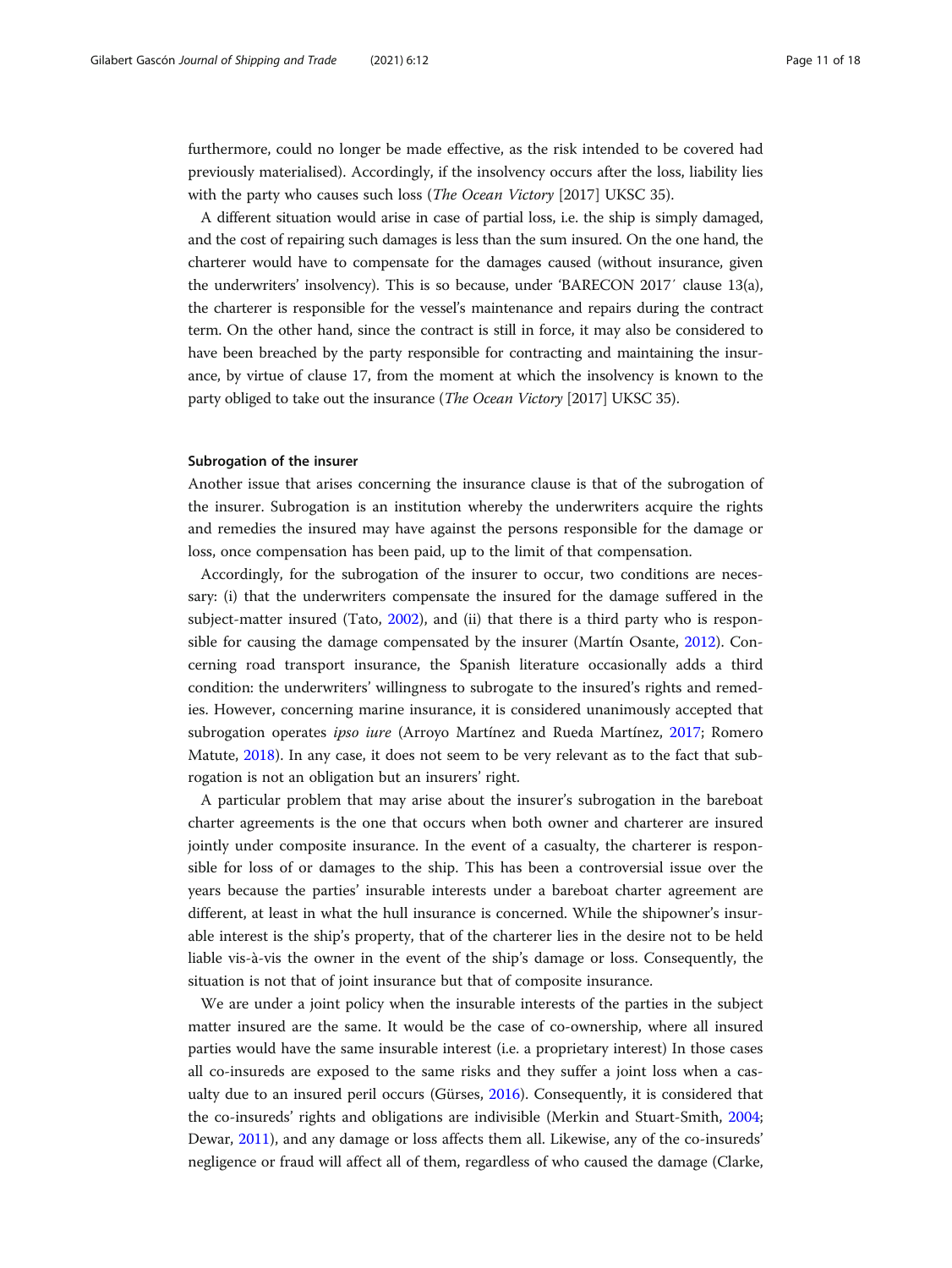[2014](#page-16-0)). Conversely, where the insurable interests are different (as it happens, for example, in a bareboat charter, where the insurable interests of both the shipowner and the bareboat charterer are different), the situation is that of composite insurance. In these cases, despite the fact that the parties are insured under the same policy, it is held that there are as many insurance contracts as insurable interests. Therefore, each party retains its rights and obligations (Eide UK Ltd & Anor v Lowndes Lambert Group Ltd  $\&$ Anor [1997] EWCA Civ 3005,). For that reason, it is considered that the breach or fraud of one of the parties does not affect the other co-insured(s) (Harris, [2011](#page-17-0)).

Regarding this issue, English literature and jurisprudence have developed three doctrines to solve it: the theory of circuity of action, the theory of the implicit term in the insurance contract, and the doctrine of the construction of the main contract.

#### The theory of circuity of action

According to the *theory of circuity of action*, under a joint or a composite policy, the insurer cannot recover the co-insured' compensation from who caused the damage. This is so because the amount that the insurer could claim by way of subrogation would be the same as that the co-insured charterer could request from the insurer under the hull insurance policy (which, as shown above, also arguably covers his interest in not being held liable vis-à vis the owner) (The Yasin [1979] 2 Lloyd's Rep. 45; Petrofina (UK) Ltd v Magnaload Ltd [1983] 2 Lloyd's Rep. 91). For this theory to apply, two conditions must be met: (i) identity between the parties that are claiming; and (ii) that the amounts which are reciprocally claimed are the same (Rose, [2013;](#page-17-0) Jing, [2016](#page-17-0)).

However, given that the insurable interest of the charterer (in avoiding liability to the owner) can be insured both under a P&I and a hull policy, if the latter only covered the owner's proprietary interest but not the charterer's liability causing the damage, his interest would not be insured under the H&M insurance. If the bareboat charterer is responsible for the casualty, the insurer could proceed against him once the compensation has been paid to the owner. Therefore, in those insurance contracts in which the only insured interest is the ship's ownership (proprietary interest), the theory of 'circuity of action' would not prevent the insurer's subrogation (Gürses, [2016\)](#page-17-0). Likewise, in cases where the sum insured is less than the damage caused, the circuity of action would not prevent the insurer from claiming the amount of those damages not covered by the policy.

#### The theory of the implicit term in the insurance contract

Due to the limitations of the 'circuity of action' doctrine, a second theory arose by which, in the event of composite insurance, the insurer cannot take the position of the owner and claim against the co-insured charterer because the insurance contract itself prevents him from doing so (Mead, [1998](#page-17-0); Thomas, [2016](#page-17-0)). In this sense, in Stone Vickers Ltd v Appledore Ferguson Shipbuilders Ltd [1992] 2 Lloyd's Rep. 578, the High Court held that in cases where the party in breach appears in the insurance policy as coinsured and has an interest in the vessel, the insurer cannot exercise the right of subrogation against the co-insured who caused the damage or loss. The Court understood that there is an implicit term in the insurance contract under which the insurer waives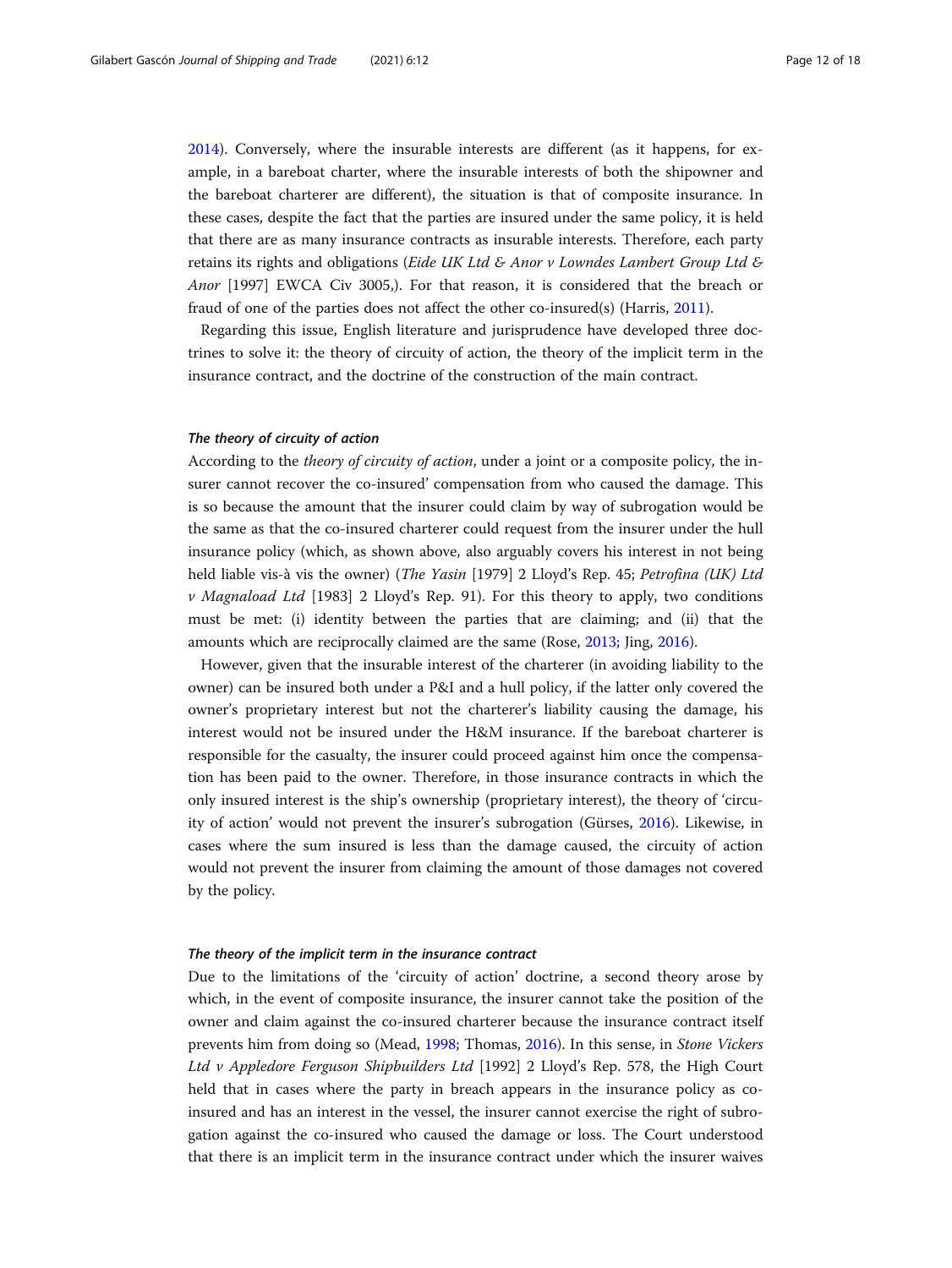the right to exercise such remedy. A couple of years later, the same judge upheld the 'implicit term' theory in National Oilwell v Davy Offshore [1993] 2 Lloyd's Rep. 582.

#### The theory of the construction of the main contract

Subsequently, in Co-operative Retail Services v Taylor Young Partnership [2002] UKHL 17, the then House of Lords confirmed, albeit in obiter dictum, the opinion expressed in Hopewell Project Management. Nevertheless, the Court held that the explanation for the underwriters' lack of standing was rather to be found in the underlying contract. In other words, the House of Lords held that there was an implicit term in the main contract, by virtue of which the co-insured parties waived the right to claim from each other the damages covered by the insurance policy (Gürses, [2016](#page-17-0)). Thus, a third theory was born, that of the 'construction of the main contract'. According to this theory, to decide whether or not the insurer can be subrogated into the owner's rights, it is necessary to analyse the parties' provisions in the main or underlying contract, in this case, the bareboat charter agreement. If the liability between the parties is excluded, either explicitly or implicitly (Merkin and Stuart-Smith, [2004](#page-17-0); Lowry et al., [2011](#page-17-0)), such exclusion affects the insurer, who will then lack standing to sue. Conversely, if the liability between the parties is not excluded, there will be no impediment, in principle, for the insurer to bring a subrogated claim against the co-insured who caused the loss (Gürses, [2016](#page-17-0); Ter Haar, et al., [2016](#page-17-0)).

# THE OCEAN VICTORY CASE and its implications in the new BARECON 2017 standard agreement

#### Case background

The above problem, i.e., the possibility of the shipowners' insurer to claim against the co-insured charterer, seemed to be solved by the UK Supreme Court in the Gard Marine and Energy Ltd & Anor v China National Chartering Company Ltd & Anor case. In this case, the registered owner, Ocean Victory Maritime Inc. (hereinafter, 'OVM'), entered, on June 8, 2005, into a bareboat charter agreement with a related company, Ocean Line Holdings Ltd. (hereinafter, 'OLH'), for the ship Ocean Victory. This contract was based on the Barecon 89 model. OLH, in its turn, entered into a time charter agreement with China National Chartering Co Ltd. ('Sinochart') on August 2, 2006, who, subsequently, entered into another charter contract with Daiichi Chuo Kisen Kaisha (hereinafter, 'Daiichi'), on September 13, 2006. All the charter contracts mentioned above contained an undertaking that the vessel could only enter 'safe ports'.

The controversy arose because, in 2006, when trying to leave the port of Kashima (Japan) during a storm, the Ocean Victory ran aground and split in half. After this incident, on October 15, 2008, the insurer of both the owner and the bareboat charter, Gard Marine & Energy Ltd. (hereinafter 'Gard'), after paying OLH and OVM the corresponding compensation, claimed against Sinochart – who, in turn, initiated proceedings against Daiichi as the last charterer in the chain – for the damages caused by the breach of the 'safe port' clause' included in the charter-parties.

In the first instance, the judge held that the incident was caused by a breach of the 'safe port' clause and, consequently, ordered the charterers to compensate Gard for 103.2 million dollars. However, the Court of Appeal subsequently departed from the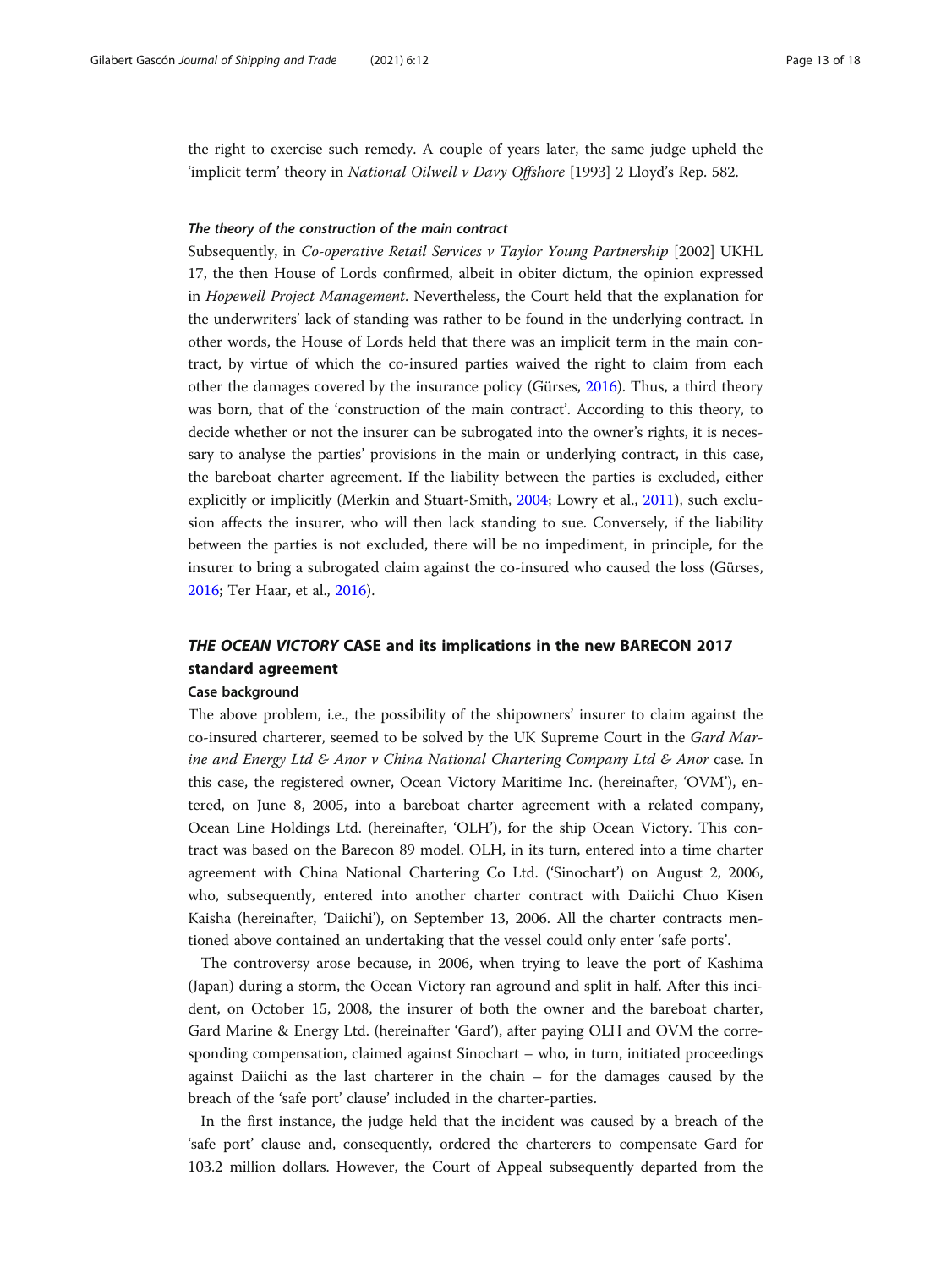trial judge's opinion. The Court of Appeal considered that Kashima was a 'safe port', meaning that the charterers had not incurred a contract breach. Furthermore, the Court established that OVM and OLH, and, consequently, Gard as their insurer, had no right to claim the ship's insurer's amount covered.

Gard once again appealed the judgment to the Supreme Court, questioning, in this regard, whether clause 12 of the Barecon 89 form, under which both the owner and the charterer appear as co-insured, implies a waiver of the right of subrogation by the insurer in the action against the charterer for breach of the 'safe port' clause. The waiver of rights between the parties of a contract has traditionally been a controversial issue due to the ambiguity of the word 'waiver' and its different meanings. In this sense, the notion of this concept has been addressed previously by the House of Lords in Motor Oil Hellas (Corinth) Refineries S.A. v Shipping Corporation of India (The Kanchenjunga) ([1990] 1 Lloyd's Rep 391). In this sense, the question raised in The Ocean Victory case is whether or not the fact that the shipowner and the charterer appear as co-insureds under the same policy meets the conditions to be considered a waiver of rights between them.

#### The judgment of the united Kindom supreme court

To answer this question, the Supreme Court, which analysed the problem in obiter dictum, given that there was not a breach of the 'safe port' clause, eventually opted for the theory of the 'construction of the main contract', which makes it necessary to analyse the provision made by the parties in the underlying or main contract, in this case, in the bareboat charter agreement. Thus, if liability between the parties were excluded, either explicitly or implicitly, such exclusion would affect the insurer, who will then lack standing to sue. Conversely, if the underlying contract did not exclude liability between the parties, there would be no legal impediment, at least initially, for the insurer to claim in subrogation against the co-insured who caused the loss.

When applying the construction of the main contract theory to this case, the majority held that the insurer was not entitled to subrogate in the owner's position and claim against the charterer. The reason for this decision had to be sought in clause 12 of the 'BARECON 89' form. This clause set up an exhaustive code of rights and obligations of the parties, in which the owner and the charterer appear as co-insured. Moreover, following an interpretation of the contract as a whole, the co-insureds' liability among themselves is excluded. Indeed, the contract interpretation led the majority to conclude that the parties intended to try to obtain, in the event of an insured loss, compensation for damages exclusively from the insurer, thus excluding any liability that may exist between owner and charterer for breach of the charter party.

However, the decision was not unanimous among the judges of the Court. On the one hand, Lord Clarke, following the Court of Appeal's decision in Tyco Fire & Integrated Solutions (UK) Ltd v Rolls-Royce Motor Cars Ltd, understood that excluding the liability of the charterer must be expressly established in the contract. The absence of such express provision would imply that the parties intended that the charterer could be held liable to the owner for the breach of the 'safe port' clause (Aikens, [2017\)](#page-16-0). On the other hand, Lord Sumption held that the express inclusion of a 'safe port' clause implied that the liability between the parties in case of a breach would also have to be expressly excluded. Consequently, in the absence of the previous waiver, the lack of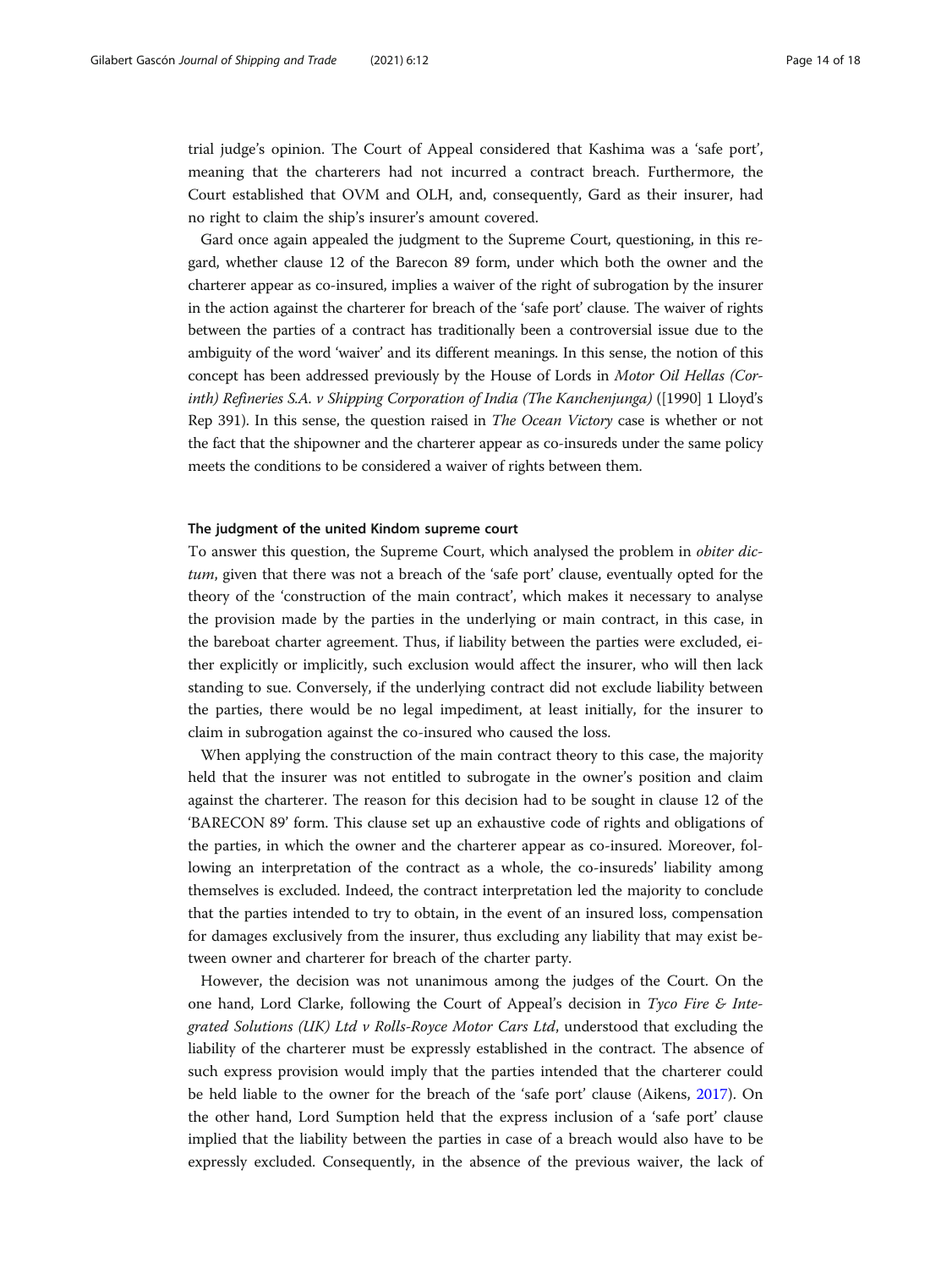standing of the insurer was not due to the exclusion of liability between the parties but rather to the fact that, since both parties were jointly insured, the payment of compensation by the insurer satisfied the charterer's liability (Blackburn and Dinsmore, [2018\)](#page-16-0).

Although for the bareboat charterer himself, the consequences of one or the other approaches are not very relevant unless the compensation paid by the insurer is lower than the amount of the damage caused (under-insurance). In the absence of charterer's contractual liability, which is the solution advocated for by the majority of the Court, entails, in its turn, the irresponsibility of the time charterers and sub-charterers. On the contrary, if the opinion expressed in the dissenting votes were to be followed, there would be an action for liability against the charterer, which, once satisfied by the insurer, would allow the latter to bring a subrogated claim against the subsequent (time) charterers and sub-charterers who were not insured under the hull policy.

#### Subrogation of the insurer in the BARECON 2017 standard agreement

When drawing up the new 'BARECON 2017' Standard Agreement, BIMCO appears to have considered the Supreme Court's decision, as well as the arguments put forward by Lord Sumption. Indeed, the current 'BARECON 2017' clause 17(a) establishes a series of general provisions that apply regardless of whom is responsible for taking out the insurance.

As a novelty, the clause clearly establishes that the mere fact that the parties appear as co-insureds in the hull policy does not imply an exclusion of their liability in the contract. Thus, the insurer's compensation to the owner for the damage caused to the ship shall only imply satisfaction, but not exclusion or discharge of the charterer's liability towards the owner. Furthermore, to prevent any interpretative doubt, the 'BARE-CON 2017' expressly establishes that the insurer's payment does not prevent the owner from bringing a claim against the charterer, nor the insurer itself from bringing such claim by way of subrogation.

The new clause also appears to answer the question regarding the insurer's standing to bring a subrogated claim against the subsequent charterers and sub-charterers, which would now be feasible. Thus, in those bareboat charters in which the parties are subject to the 'BARECON 2017' provisions, if a casualty occurs, both owners and charterers, and their insurers suing in subrogation, may bring a claim against those who are third parties concerning the demise charter agreement.

However, it does not seem to solve, at least completely, the problem of subrogation in the contractual rights that stem from the demise charter itself. Although the liability of the charterer who causes the damage is not excluded in the underlying contract, the insurer would arguably still be deprived of the right to subrogate under the other two theories mentioned, i.e., the theory of circuity of action and the theory of the implicit term in the insurance contract. On the one hand, the insurer would, in principle, be entitled to claim in subrogation against the charterer who caused the loss. However, the latter would still be insured by the person who tries to claim from him. As a consequence, a "circuity of action" would probably arise and, therefore, the insurer would be deprived of the right to claim against the wrongdoer charterer.

On the other hand, the insurer's subrogation into the owner's claims against the coinsured charterer would arguably be considered waived, under the theory mentioned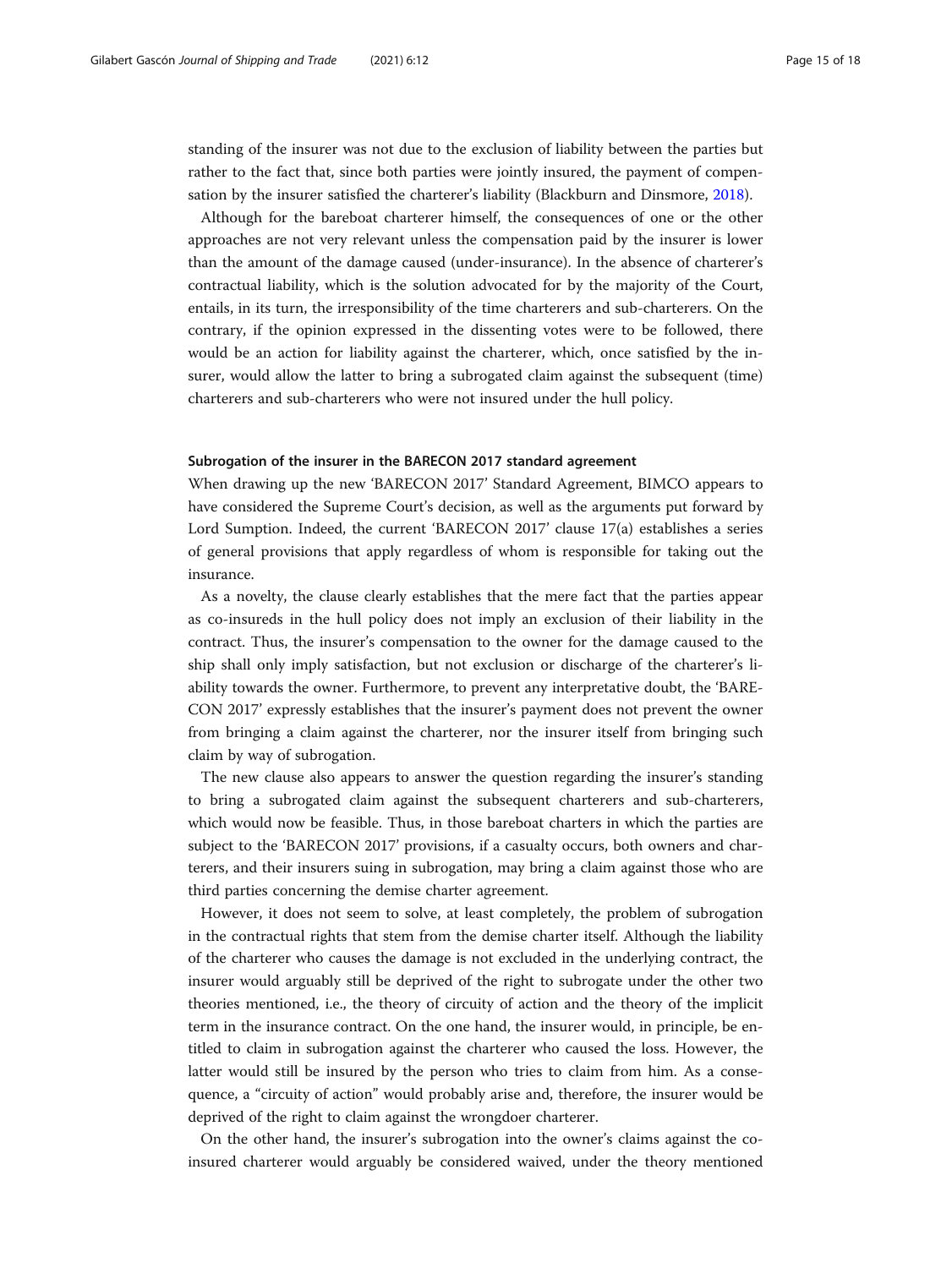above of the implied term in the insurance contract. However, in the opinion of the author, this interpretation is not incompatible with the terms of 'BARECON 2017', which in clause  $17(a)(ii)$  establishes that payment by the insurer shall be no bar to a claim for indemnity against the charterer by way of subrogation. Indeed, the clause does not prevent, but neither does it recognise, at least expressly, a claim against the co-insured wrongdoer by way of subrogation. Since the demise charter is for the insurer res inter alios acta, nothing therein should prevent the latter from explicitly or implicitly waiving the right to subrogate.

Regarding the subjects who contract with the charterer, for example, a time charterer, the solution is necessarily different. Once the damages to the owner have been paid on behalf of the bareboat charterer, there should be no obstacle for the insurer to subrogate into the position of the co-insured charterer and claim against the sub-charterer in breach, who doubtlessly is a 'third party' concerning the H&M insurance. However, it appears reasonable that if the co-insured demise charterer decided to claim loss of profit, which is not covered by the hull policy (Merkin et al., [2010\)](#page-17-0), or if the insurance did not cover all the damages, his claim for supplementary damages from the time charterer or other third party would arguably have preference over the insurer's subrogated claim (Romero Matute, [2018](#page-17-0)).

Finally, regarding the practical implications of this new clause, it does not seem that, concerning the bareboat charter parties, beyond clarifying the question of the charterer's liability against the owner, it does not seem that it will have significant consequences. Although the liability between both the owner and the charterer is not excluded, the insurer continues to have no standing to sue by way of subrogation vis-à-vis the charterer. However, this change will entail an obvious advantage for the insurer. Indeed, since the liability between the parties is not excluded but is simply satisfied, the insurer will claim against charterers and sub-charterers who are not insured under the composite insurance. Consequently, 'BARECON 2017' Clause 17 seems to clarify  $(i)$  the problem regarding the insurer's subrogation in cases of composite insurance and  $(ii)$  the insurer's standing to bring a subrogated claim against charterers and sub-charterers. For these reasons, this new form is expected to be very frequently used from now on.

#### Conclusions

Regarding the obligation to take out and maintain insurances, the new BARECON form does not introduce significant changes. Still, it enables the parties to choose between the following alternatives: that the charterer shall be responsible for taking out and paying for both hull, machinery, and P&I insurance; or that he is only under an obligation to contract the latter, while the owner is obliged to contract the H&M policy. Although the parties are free to choose the option that suits them best, three basic criteria may influence their decision: the criterion linked to the maintenance obligation; the criterion linked to the insurable interest; and the criterion linked to the demise's duration charter. In any case, unless otherwise agreed, it will be the charterer who is obliged to take out and maintain both insurance policies.

However, the BARECON insurance clause has been modified because of the UK Supreme Court's judgment in The Ocean Victory case. It now establishes that when the parties appear as co-insureds in the H&M insurance policy, that does not exclude their liability for breach of the charter party. Consequently, it does not prevent, in principle,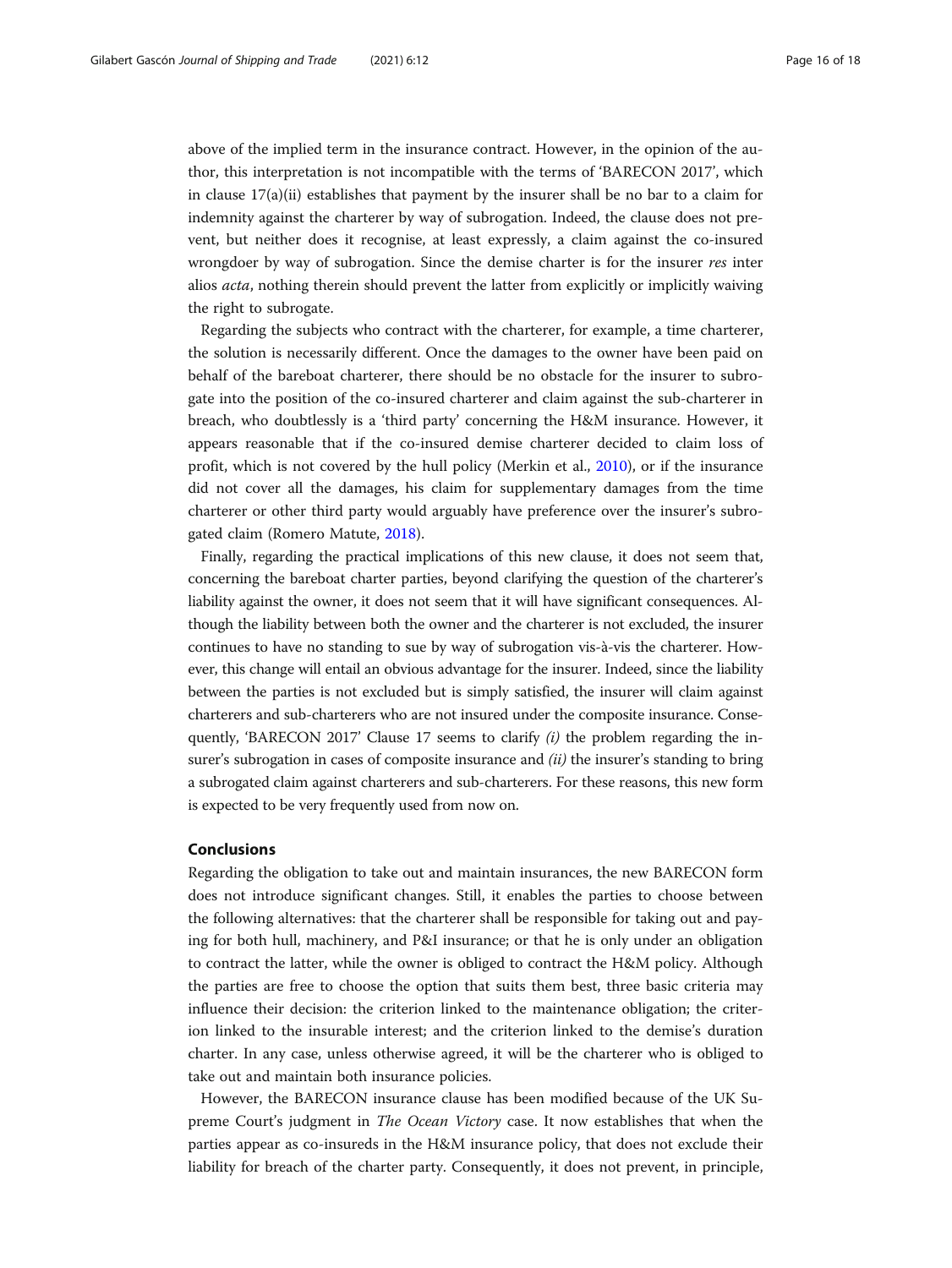<span id="page-16-0"></span>the subrogation of the insurer into the rights of the owner. However, the hull insurer will arguably have no claim against the charterer through subrogation since there would be a 'circuity of action'. Likewise, since the insurance clause does not expressly recognise the insurer's right of subrogation but simply does not exclude it, the insurer will arguably still be deprived of the right to subrogate under the theory of the implicit term in the insurance contract.

Conversely, as provided in 'BARECON 2017' Clause 17, once the owner (and the charterer) has (have) been compensated for all the damages caused, the insurer is subrogated into his rights and can claim against the sub-charterer(s) who caused the damage or loss. However, if the demise charterer has suffered damages that are not covered by the policy, he will arguably have priority over the insurer when claiming compensation from the (sub-)charterer who is responsible for the casualty.

Acknowledgements Not applicable.

Author's contributions Not applicable.

#### Authors' information

Albano Gilabert Gascón. Albano Gilabert is at present a predoctoral fellow in the Framework of a Scholarship granted by Jaume I University of Castellón (Spain) and by Royal College of Spain in Bologna (Italy). He is graduated in Law from Jaume I-University, Castellon, in 2017, obtaining the outstanding career award. In 2019, he completed his postgraduate studies in Legal Practice and passed the State Examination for Access to the Legal Profession in 2019. Currently, he is a Ph.D. student at both Jaume I-University of Castellon and Alma Mater Studiorum - Bologna University under the supervision of Prof. Achim Puetz and Prof. Anna Masutti, preparing his thesis on insurance clauses in shipping contracts.

#### Funding

The present study has been carried out in the framework of a pre-doctoral scholarship granted by the Jaume I-University (Ref. PD-UJI/2019/23). It is part of the research project "Implicaciones legales del uso de innovaciones tecnológicas en el transporte: problemas actuales y retos de futuro", funded by the Jaume I-University, Castellon (ref. UJI-B2019–46). Main researcher: A. Puetz.

#### Availability of data and materials

Not applicable.

#### **Declarations**

#### Competing interests

The author declare that he have no competing interests.

#### Received: 4 February 2021 Accepted: 6 July 2021 Published online: 02 August 2021

#### References

Aikens R (2017) Safe port undertakings, 'abnormal occurrences' and insurance clauses in demise charters: the Ocean Victory, Lloyd's Maritime and Commercial Law Quarterly, n° 4, pp 467–473

Arroyo Martínez I (2015) Curso de Derecho Marítimo (Ley 14/2014, de Navegación Marítima), Aranzadi, Cizur Menor Arroyo Martínez I, Rueda Martínez JA (2017) El contrato de arrendamiento de buque, in: id. (eds.), Comentarios a la Ley 14/

2014, de 24 de julio, de Navegación Marítima, Thomson Reuters, Cizur Menor, 2017 Bennett H (2017) Charterparties: nature and characteristics. In: Carver on Charterparties. Thomson Reuters, London, pp 1–20 Blackburn E, Dinsmore A (2018) Joint insurance issues in the Ocean Victory: the roads not taken, Lloyd's Maritime and Commercial Law Quarterly, n° 1, pp 50–72

Brodie P (2013) Commercial shipping handbook. Informa Law from Routledge, Abingdon

Carlón L (1969) Naturaleza y disciplina del contrato de arrendamiento de buque, Revista de Derecho Mercantil, n° 111, pp 17–46

Clarke MA (2014) The law of liability insurance. Informa Law, Abingdon

Davis M (2005) Bareboat charters. Informa Law, London

Dewar J (2011) International project finance: law and practice. Oxford University Press, Oxford

Gabaldón García JL, Ruiz Soroa JM (2006) Manual de Derecho de la Navegación Marítima, Marcial Pons, Madrid, 2006 García-Pita Y, Lastres JL (2005) ArrTirant lo Blanchendamientos de buques y Derecho Marítimo (con especial referencia al "Derecho de formularios"), , Valencia

Gilman J, Templeman M, Blanchard C, Hopkins P, Hart N (2018) Arnould: law of marine insurance and average. Thomson Reuters, London